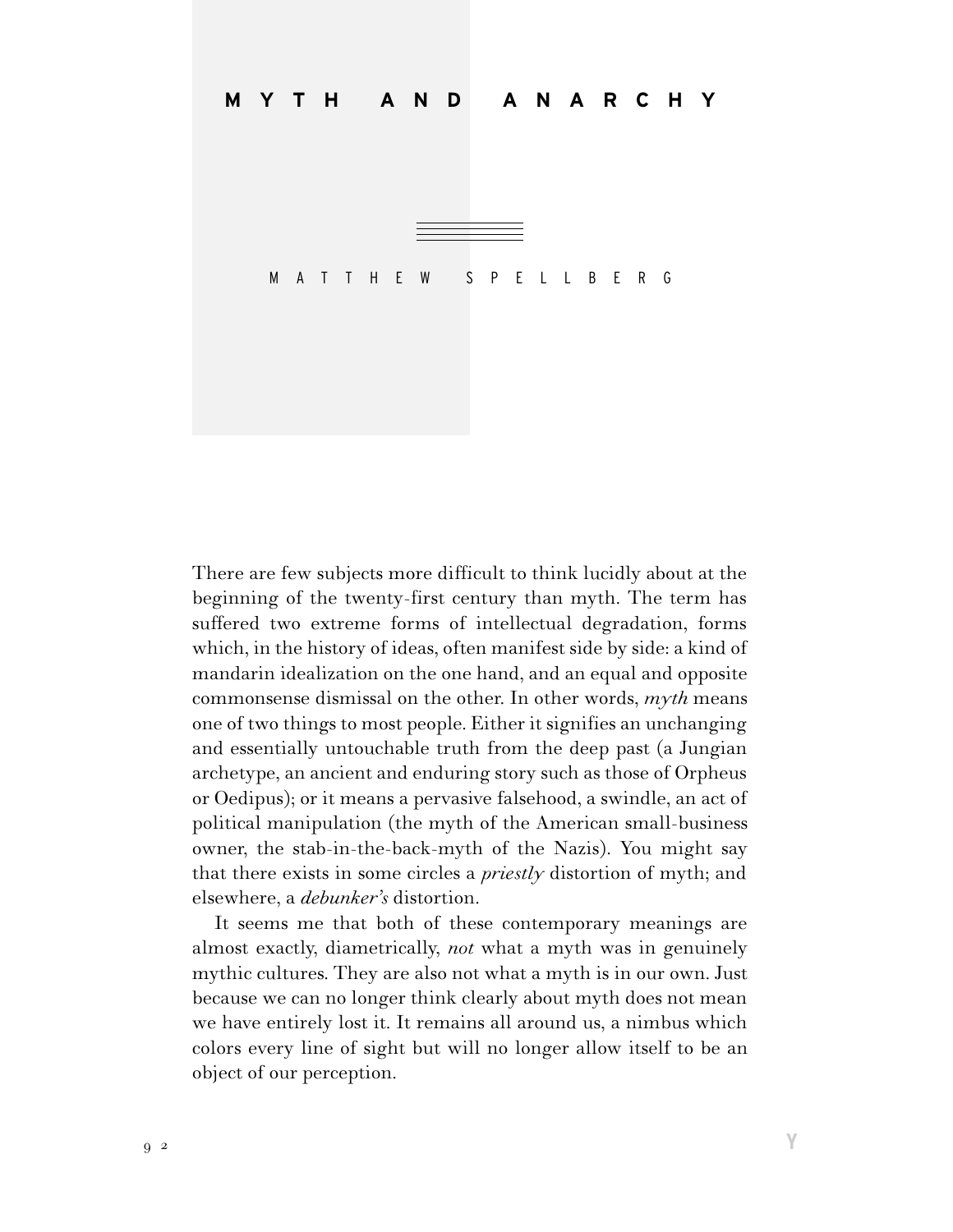Each of these distortions contributes something to our ignorance. The priestly idealization makes it seem that myth is an exalted literary genre, a kind of ancient, unchanging story. Although myth by definition (and in its etymology) expresses itself through stories, it would be more accurate to say that it is an epistemology which uses stories for its procedures of reasoning, argument, and verification. Myth is a way of knowing, and it's not nearly as rigid or as fixed as the priests would have it.

In some ways, as we will see, the debunker's definition of myth as political falsehood offers a closer approximation to its genuine formal structure. But this account also contributes to our ignorance, in that it has no understanding of myth's weight or value, or of its indispensability: the debunker's account imagines myth to be just a temporary or malicious detour on the path toward hard facts.

A society that seems to have lost interest in myth is a society in ignorance of its effect. Myth has not disappeared so much as diffused out into the ether, so that its powers and limitations can no longer be held up for examination. I have elsewhere made similar claims about a society and its relation to dreams, and I'm not the first person to believe there is a close link between dreaming and mythmaking. If myth is an epistemology, dream is the corresponding mode of cognition. But each phenomenon is so complex on its own that we would do well to decouple them in our analysis, at least at first. Myth in particular has suffered extraordinary confusions of vocabulary at the most basic levels: its constituent parts, how it is used, and what form it takes. These must be rectified before we can entertain any ideas about its meaning and significance, or its relation to phenomena such as the dream and the imagination or, indeed, to a culture, society, or body politic. We must go back to the beginning, stand on the naked shore at the margin of the sea, and shed our preconceptions. We must give up the debunker's reading of myth, but (and this is in fact the harder task) we must surrender much of the priestly account as well.

In the twentieth century, the language of myth was often dragooned into the service of tyranny. In many ways it was the priestly distortion, with its pompous solemnity, its promise of sacred power, that permitted this to happen. Though it may seem on first examination that the priestly account is esoteric, confined to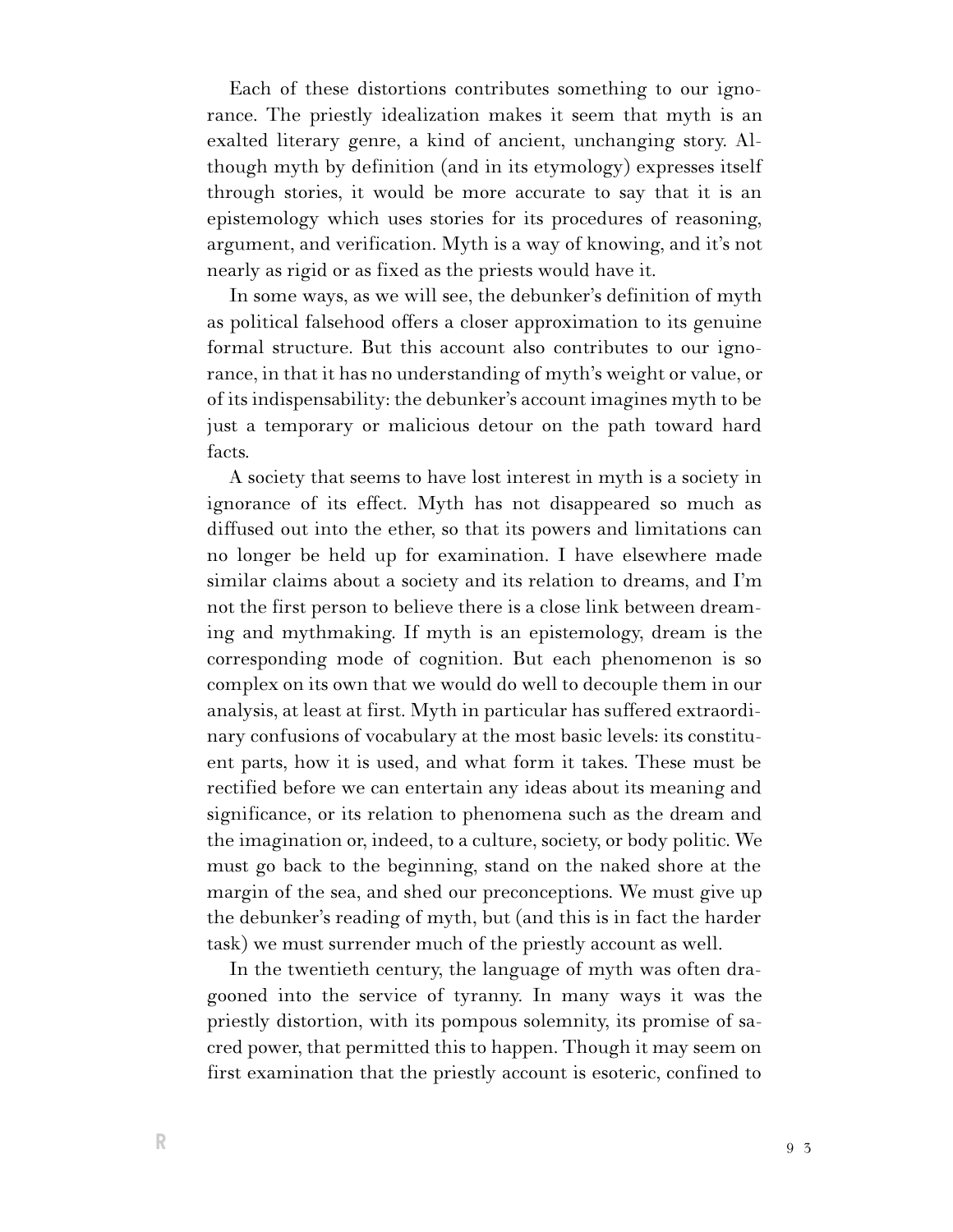academia and certain poetic cliques (the Georgekreis, the racialized historiography of Indo-European philology, the more mystical strains of psychoanalysis), in fact its influence has percolated widely. Through schoolrooms and cinemas, priestly myth has come to shape the imperial rhetoric of belonging.

To this the debunker's account was an understandable reaction, an attempt to spoil the charisma of myth for reactionaries and fascists. The political danger of misunderstanding myth is real and, Hydralike, self-renewing. But it might be better solved by looking at what myth really was – and what it could still be – rather than by renouncing it altogether. We must rescue the word from its various mystifications, demotions, and politically sinister exaltations. We must see it as a powerful tool for thinking, a radical and ancient form of meaning-making and, therefore, of politics.

Genuine myth is no handmaiden of empire. Nor, it must be said, is it democratic in the usual sense of the word. As political theory, myth is a creature that defies our present paradigm, which posits order and anarchy as opposites. Myth is a mechanism for cohesion and therefore in some sense conservative and ordering – but it is also necessarily and almost infinitely anarchic. This conjunction is a paradox only from a point of view deep within the paradigm of literacy, and deep within a society where power is understood to rightfully belong to the state. Myth is a thought system anterior to literacy, and anterior to the state (in Mesopotamia and China, writing and the state arose in tandem). Where myth genuinely flourishes, monolithic and consolidating authority is discouraged. And though myth is not without its own potential for moral failing, it favors a fluid and intimate sense of belonging, a laying down of roots understood to be at once permanent and yet at every moment revisable, a procedure by which meaningmaking is not subject to hierophantic mystification but widely disseminated and openly negotiated in the consensual flicker of firelight.

To answer the questions about myth's relation to society, we must first attempt a basic description of it as a phenomenon. And the most basic element in such a description is that myth is oral. Though myth often lives on in literate societies, it does not origi-

**Y**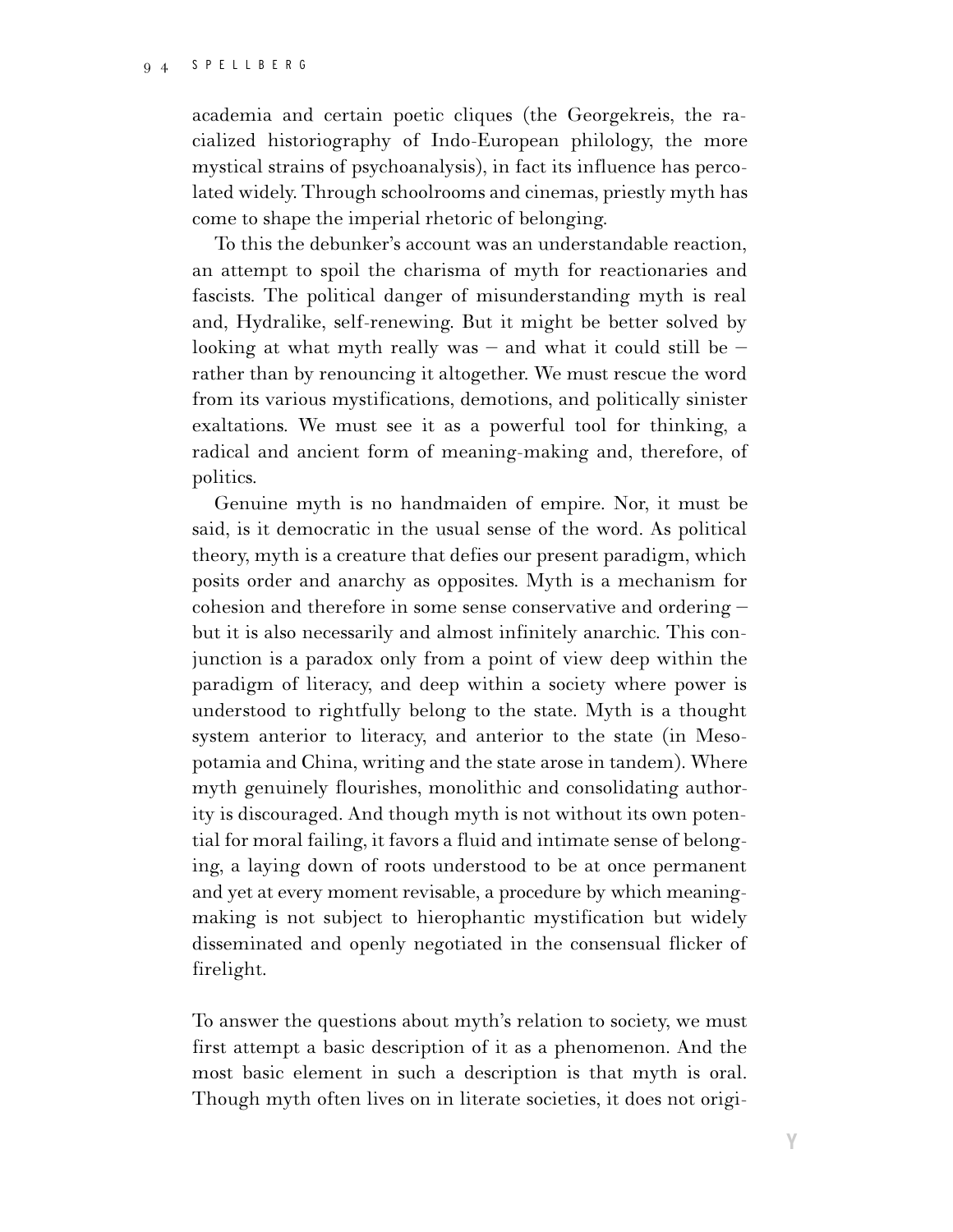nate within them. Myth is (as the poet and translator Robert Bringhurst says) an "ecology" of stories, circulating from the mouths of many tellers, told night after night, in a place where there is no fixed canon, no sacred book against which any individual story is measured or judged. It cannot be emphasized enough how difficult this is for us to wrap our minds around – even for those of us who acknowledge it in theory. We cannot think easily about an oral epistemology because our entire tradition of analysis is based on the conceptual language of the text. When it comes to myth, there is a profound vocabulary problem: children of the book that we are, we do not have the words to describe it.

This is immediately apparent when it comes to discussing the resemblances among different myths. We usually express such resemblance in words like *version* or *variation* or *adaptation,* or even *reinterpretation* or *retelling* or *rewriting* (anthropologists sometimes try technical neologisms like *multiform)*. For example: *Rilke's poem is a version of the Orpheus myth*. Or, *The Greeks produced many variations on the hero's journey*. Or, *The* Aeneid *is an adaptation of the* Odyssey. All these formulations imply an urform, an original story, an ideal template behind later iterations (even when the scholars who use them know better, the vocabulary betrays this kind of thinking). Such words cannot but unavoidably suggest there is a genuine Orpheus story, the real one, the original, the story against which others are measured. In that story, of course, Orpheus goes to the underworld and seeks out Eurydice, leads her toward the living, and then looks back and loses her. Our way of reading ''other'' stories of Orpheus is almost inevitably in comparison with this template: *In this version of Orpheus, Eurydice doesn't want to leave the underworld*. We struggle to read Rilke's devastating ''Orpheus. Eurydike. Hermes'' as anything but a willful departure from the ''original'': now we look through Eurydice's death-heavy eyes and feel not the Orphic love of loving, but the sweet inertia of nothingness. Scholars can sometimes add some nuance to such accounts by pointing to a complex and unsettled textual history, laying variants or manuscripts or fragments up against one another. But such acrobatics, impressive and often useful as they are, do not free us from the closed room of literacy.

What does *original* even mean in a society in which there is no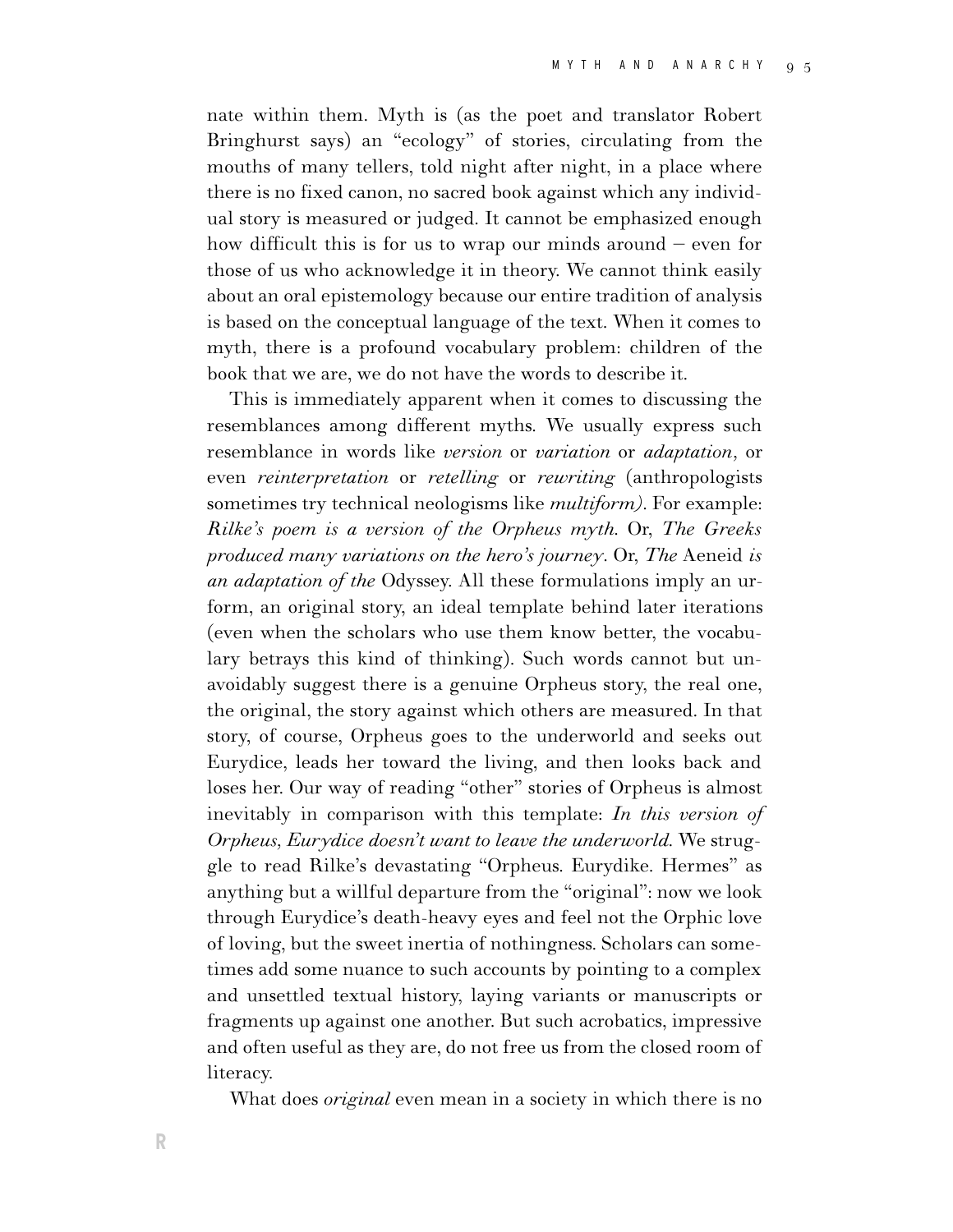written record? There may have been a first time someone told the story of Orpheus, but what authority would it subsequently have had? And how could we ever know, one hundred or three hundred years later, what that story was? Anyone who has ever played the game of Telephone knows that the human mind does not favor exact transmission: on the contrary, to transform is in the very nature of language. The research of Milman Parry and Albert Lord into the compositional strategies of South Slavic bards showed how essential improvisation is to oral traditions. Of course that improvisation was no undisciplined free-for-all. On the contrary, it required great training in a repertoire of images, patterns, themes, phrases, forms – only the end result was not fidelity to an earlier story, but virtuoso invention within a framework of story parts.

The Vedic tradition of India is the exception that proves this rule. There, unlike almost anywhere else in the world, exact memorization of sacred poems in a purely oral context was practiced. (Perhaps there was an earlier time when the precursors of the Rig Veda were more fluid, but those precursors have been washed away like faces in the sand.) The need to replicate the same turns of phrase over and over again across the generations gave rise to an incredible apparatus of linguistic meta-reflection, without parallel elsewhere until the nineteenth century. This included complex techniques for memorization and recitation as well as the world's first genuine linguistics, studies of phonetics and pronunciation, and a substantial hermeneutic tradition. The achievements of the ancient grammarian Pāṇini and his successors, with their comprehensive analysis of the morphology and syntax of Sanskrit, arose out of the need to overcome the tendency of language to drift and change. I suspect (and I emphasize this is only rank speculation) that something historically unusual happened at the beginning of the Vedic era. The Indo-Europeans were impressed by the writing system they encountered in the Indus Valley, but for some reason were wary of adopting it for their own sacred purposes. (We know from the Roman historians that other Indo-European priestly castes, such as the Druids, considered writing taboo.) Instead, they elected to build an abstract armature that would mimic the mnemonic power of writing within speech, an armature secure enough to hold in place the innate wanderings of spoken language.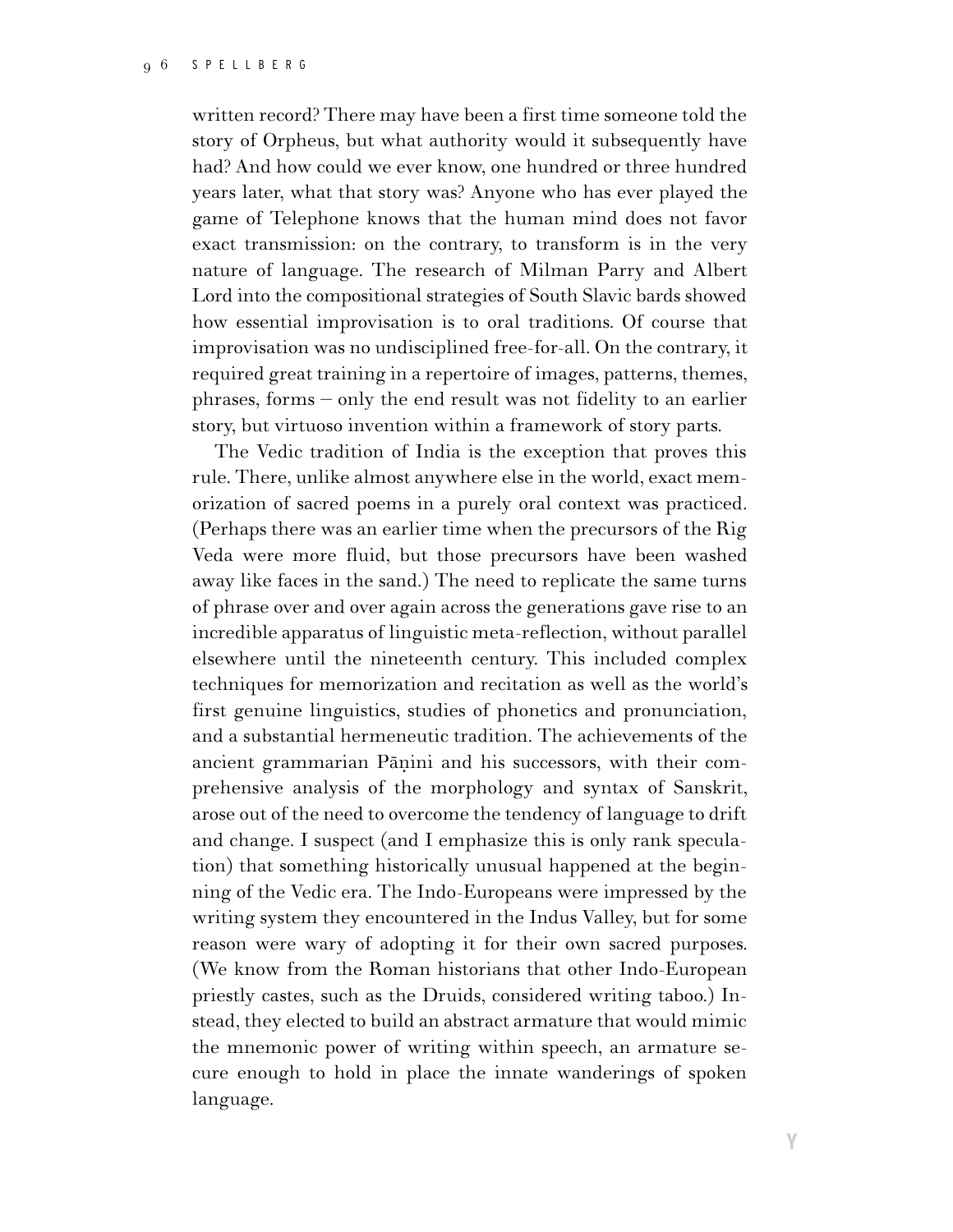The mere pressure of daily speech wears away at phonemes, tenses, vocabulary. So too does it wear away at images, characters, storylines. But here we might fall into another classic error about mythology: that its workings are, because collective and oral, only unconscious. The manipulations of myth are equal parts deliberate and chthonic. In a culture where people tell stories, those stories are told night after night, season after season, clan by clan, individual by individual, generation by generation. Many changes happen in subtle ways: the emphasis falls strangely on a word, and the valence of a sentence begins a shift in the direction of irony. A few generations later, the hero is now a full-on coward. But just as often the hero becomes a coward because someone *wants* him to be depicted that way – or he stays a hero for many generations because tellers deliberately work to keep him heroic. The making of meaning in myth, then, might be closer to the making of meaning in the theater than what happens, say, in a seminar room. (Melville Jacobs, a great scholar of American Indian oral traditions, insists that oral artifacts should be called ''performances,'' not "texts," and the figures in them "actors," not "characters.") To change the way Hamlet recites a line, or to put him in a trench coat or a hoodie, constitutes an act of interpretation that expresses itself concretely and manifestly, avoiding distillation into abstract positions (though the director may speak about it abstractly while trying to get the actors to do what he or she wants, and the critic may do the same thing when writing about it afterward). Many unconscious alterations also occur; a line comes out differently one night, and the actor decides to stick with that reading from then on. But equally often Horatio might deliberately *decide* to be more physically affectionate with Hamlet, or he might be forced to back off from being so affectionate because the director doesn't like it.

The infinite number of potential changes in such a literary form stretches the hermeneutic circle to its outer limit. Imagine attempting to create an analytical method for studying – all at once, as if they constituted a single text  $-$  eight performances of a production of *Hamlet* in which the actors have been told to be relatively extemporaneous with their delivery and behavior. Already under these limited circumstances the terrain of the artwork has expanded staggeringly beyond the parameters within which scholars of literature usually work. An enormous chart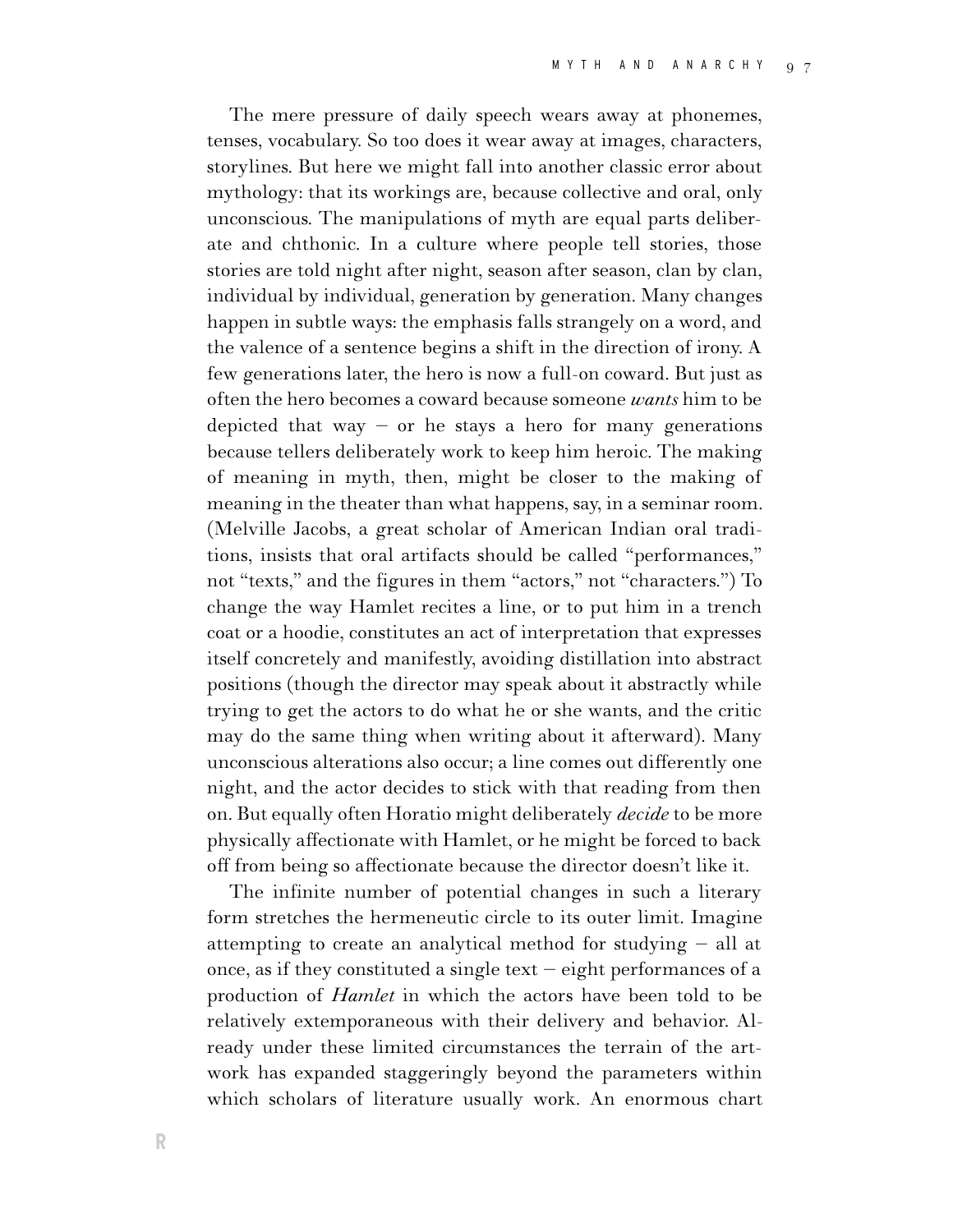comes to mind, with dozens of overlapping categories, Venn diagrams for timing, utterance, inflection, valence, psychology – this pause was two seconds longer, which made the next phrase seem as if it were uttered doubtfully, and Horatio's reaction to it made him seem ignorant rather than knowing, and so on. You would probably need a specially programmed AI or neural network to develop an algorithm that could provide a read-out that comprehensively ordered and summarized all the changes, and it would be so complicated you would have to invent yet another AI to read it.

Now how much more staggering does this artifact become if suddenly the performers of *Hamlet* are, over those eight days, free not only to change their interpretation of given lines, their costumes, and their Stanislavskian backstories, but also to change the text, the names of characters, even the plot itself! I have seen the poet Je√ Dolven lecture on counterfactual *Hamlet*s to illustrate how singular a work *Hamlet* really is: he shows his students what *Hamlet the Comedy* might have looked like, a story that ends with the chasing out of Claudius and the marriage of Hamlet and Ophelia. Or *Hamlet the Revenge Tragedy,* in which Hamlet sets upon the entire court after the *Mousetrap,* but Claudius escapes and a gory tit-for-tat ensues until no one is left standing. Or *Hamlet the Romance*, or *Hamlet the Epic.* But consider the furthest extrapolation: the *Hamlet* that turns into *A Midsummer Night's Dream* or *The Crucible.* The *Hamlet* that could become a new play at any line, that is nothing but a series of endlessly new plays.

The result would be the Library of Babel, every conceivable combination of signs, impossible to order but theoretically complete, containing every story and exegesis and antithesis and, between them, every conceivable interstice of nonsense, each of which is itself the most holy of holy books in some as-yet undiscovered language. Or rather, the situation turns into the Library of Babel only if everything must be written down. Borges's story is the phantasm of the human mind estranged from its own innate procedures by literacy: *el sueño de la palabra produce monstruos*. The text is the cocoon of the spoken word, and its dream is the interpretation. What comes of it is an incomplete and uneasy metamorphosis. We read ancient texts as our own, and yet at the same time chafe at our own inability to read them as they once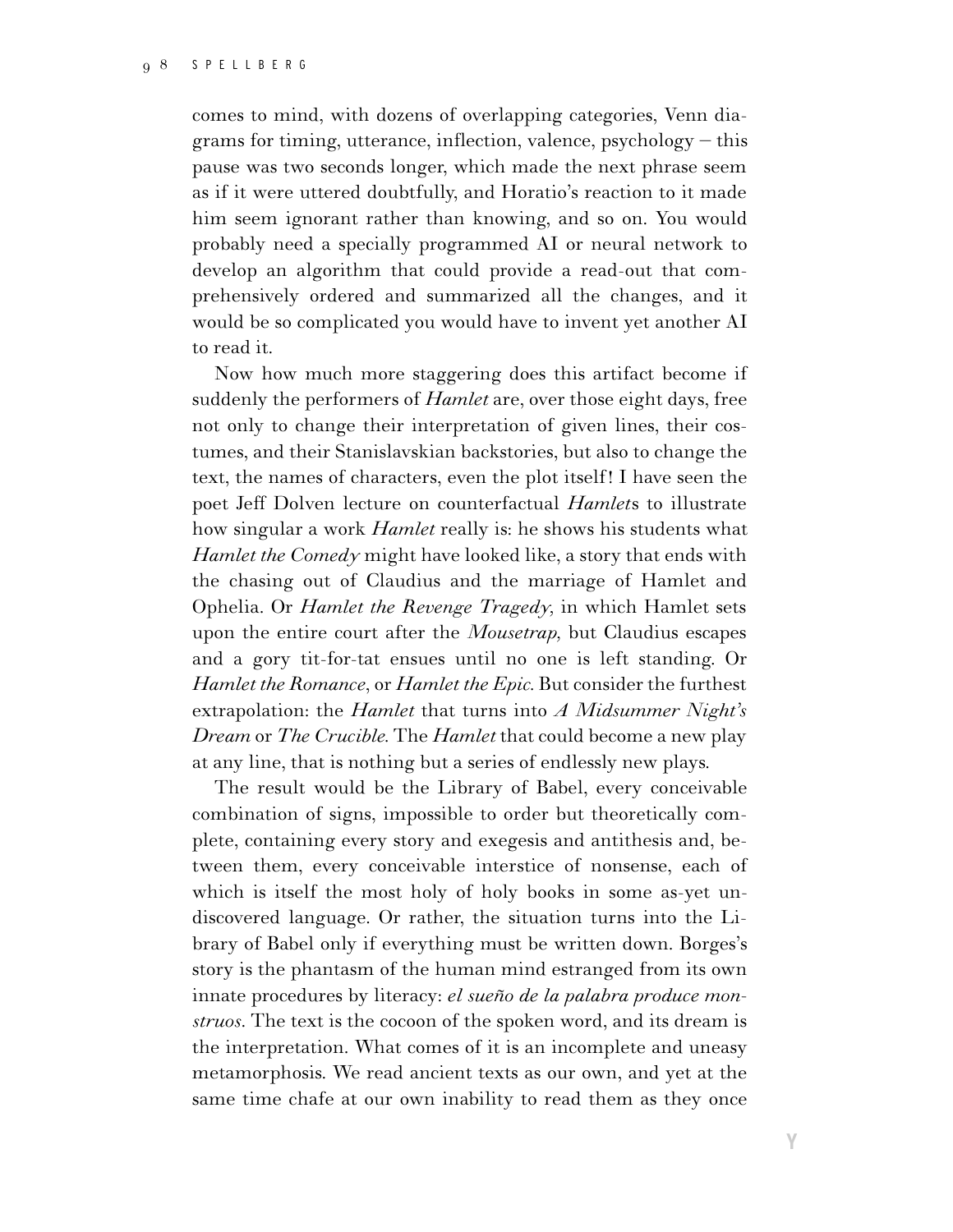were. We see the text as the time capsule and the illegible monument, a testament to its simultaneous survival and also its intransmissability. Literacy turns time into space; the library is the labyrinth of simultaneity. Speech, on the other hand, unfolds in time and so prevents its infinitudes from ever overwhelming the auditor all at once. (It would be a Borgesian thought-experiment to imagine a language which permitted the speaker to utter all its words in one pendulous syllable. The resulting sound would be so insidious with meaning that its auditor would drop dead.)

Orality aspires to neither eternity nor infinity. It covets little and fears nothing from either. Myth, orality's epitome, takes infinity and eternity in stride, imagines that humans might be entitled to a limited and modest participation within their vastness, usually as peripheral figures peering in on a cosmic drama peopled by far wilder beings. Literacy, in contrast, makes the eternal and the infinite seem tantalizingly within reach; but the result is that it feels their unattainability far more acutely, as an open wound. This is one key lesson to be had from Shelley's ''Ozymandias.'' The traveler sees the ruins of an ancient pharaoh's statue looking blighted in the desert, but what occasions the speaker's meditation on the gap between ambition and eternity is the fact that while the statue is in ruins, the inscription on the pedestal is still there, taunting itself with irony:

My name is Ozymandias, King of Kings; Look on my Works, ye Mighty, and despair!

The irony of Shelley's famous poem belongs to the medium as much as the message. Nothing is left of Ozymandias's imperial power *except* the inscription, which has in fact achieved a provisional immortality, and precisely because of its endurance has made indelible the pharaoh's own failure to rule for more than a threadbare string of heartbeats.

Part of the problem is that our main model for myth is what we have inherited from the Greeks. But that is already myth after myth: myth which has begun to crystallize into canon. It would not even be quite right to say that our model has come from the Greeks, for although there are those who still read Hesiod and Theocritus, it is Ovid, the mythographer of the Middle Ages, who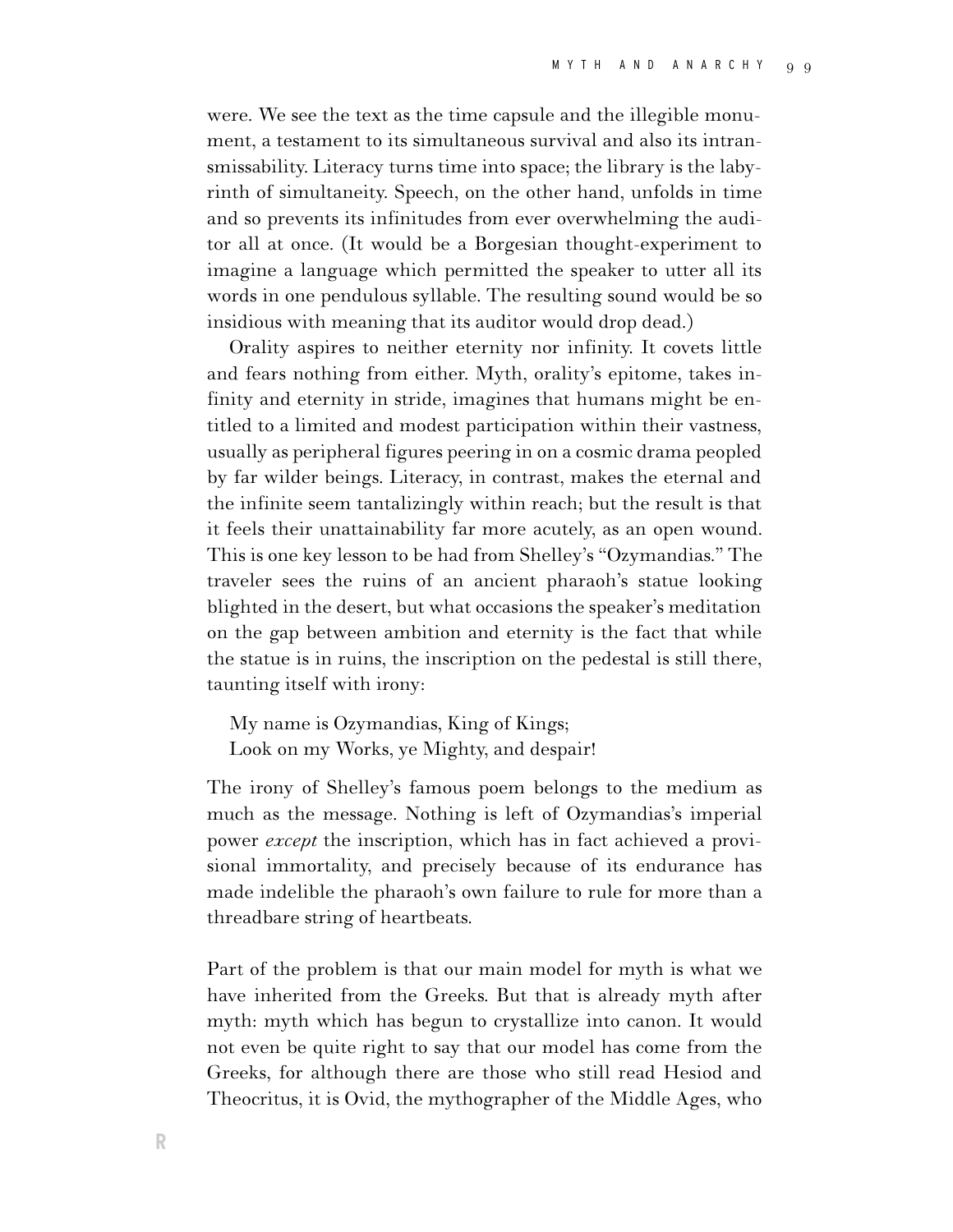shapes our idea of how gods and spirits might between them make the world.

Now, Ovid is no slouch. He is a latecomer – urban, almost imperial, full of ironies and cynicism – but still, he thinks in myth. The verdant profusion of stories that is the *Metamorphoses,* the dream logic that seems to govern them, the refusal of a single master-narrative, the articulation of taboos accompanied by a continuous, gleeful violation of them – this is myth. Ovid's world is an anarchy of desire and impulse that only achieves balance like an emergent system in biology: not by the iron will of a founder but by the push and pull of endless transformation, sorting itself out, a self-regulating equilibrium on the model of an ecosystem or James Lovelock's Gaia Hypothesis. The guiding theme of the *Metamorphoses,* announced by the title itself, is an instance of content mirroring the form of a whole tradition. These are stories about transformation in part because myths are stories in continuous transformation. That Ovid wrote them down means that they became arrested in one iteration, but they carry within them the distilled energy of preceding millennia, in which each telling had harkened to an infinite sequence of potential tellings. The backand-forth of bards by firelight gave some inkling to all who listened that stories changed because the world did, and even when human beings found themselves helpless before the capricious universe, they could at least intervene in their own picture of the world so as to make it align more carefully with what was happening around them.

Ovid's canonization in the West after the fall of Rome generated a real distortion. In the textual tradition, the *Metamorphoses* can no longer undergo serious metamorphosis. Compare this to what happens in oral societies, for example amid the extraordinary and interlinked myth traditions of the Pacific Northwest (and though in many communities of the Northwest the word *myth* is still associated with the cruel condescension of Europeans toward indigenous storytelling, I mean the term with the utmost respect).

In these traditions, the Library of Babel is not quite an accurate comparison: it is not the case that *anything* can happen. And yet, it is the case that, say, a man who was abandoned on a rock at sea while hunting sea lions can appear in a startling range of stories.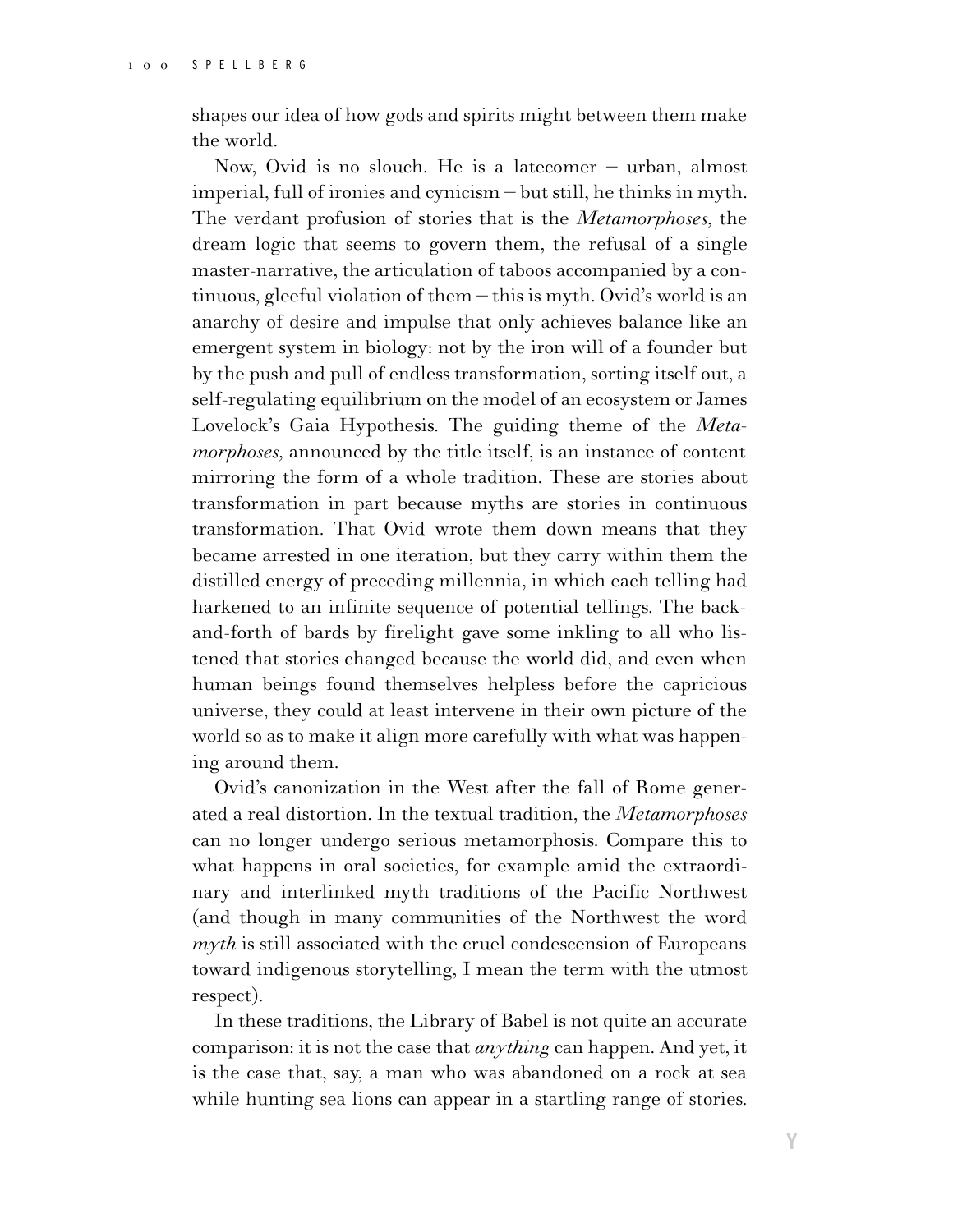This man (usually called Naatsilanéi in Tlingit, and often Asdiwal among the Tsimshian) almost always comes back from the rock and whittles killer whales out of wood, bringing them to life. Usually this is to avenge himself on those (often his brothers-inlaw, though sometimes a slave) who have abandoned him. But in some cases the storyteller says this man had to be abandoned because of a storm, and the killer whales, instead of wreaking vengeance, bring food to the starving village where he used to live. In many cases the man travels back to his village in an inflated sea lion stomach, in some cases one he cut out from a dead sea lion, in other cases a stomach given to him by sea lion spirits, or by a clan of killer whales. In some cases the sea lion stomach is a mere flotation device; in others it is a remarkable wish-fulfillment technology, like Dorothy's ruby slippers, which allows him to go to whatever place he thinks of. These constitute only a fraction of the transformations of this story that were recorded by ethnographers of the nineteenth and twentieth centuries. This is what I mean by *Hamlet* becoming a different play at almost every line.

In at least one telling of the story, told in Haida in 1900 by Gandll of the Kay uu 'Laanas (or Walter McGregor as he was called in English), the man abandoned at sea by his brothers-inlaw comes back to the mainland in the sea lion stomach, but instead of carving killer whales right away, he takes a detour to set a snare and capture and skin an aquatic monster who lives in a lake. This signals that another common story will be interpolated, this one about a man who slays an underwater beast and dons its skin in order to trick and ultimately shame to death his nagging mother-in-law. And sure enough, after the whales he's whittled have taken revenge on his brothers-in-law, the narration turns to tricking and ultimately destroying the hero's mother-in-law. In a coda that returns to the first story, the whales that were brought to life are now sold for food, and they make the man very rich, allowing him to host a potlatch in honor of his youngest brotherin-law, who was the only one to stay loyal to the hero when the other in-laws had abandoned him on the rock. This is what I mean by a *Hamlet* that turns into *A Midsummer Night's Dream,* or, stranger still, that starts out as *Hamlet*, becomes *Midsummer* in Act 3, goes back to *Hamlet* in Act 4, wraps things up neatly with the death of Claudius, and proceeds to finish in Act  $5$  with a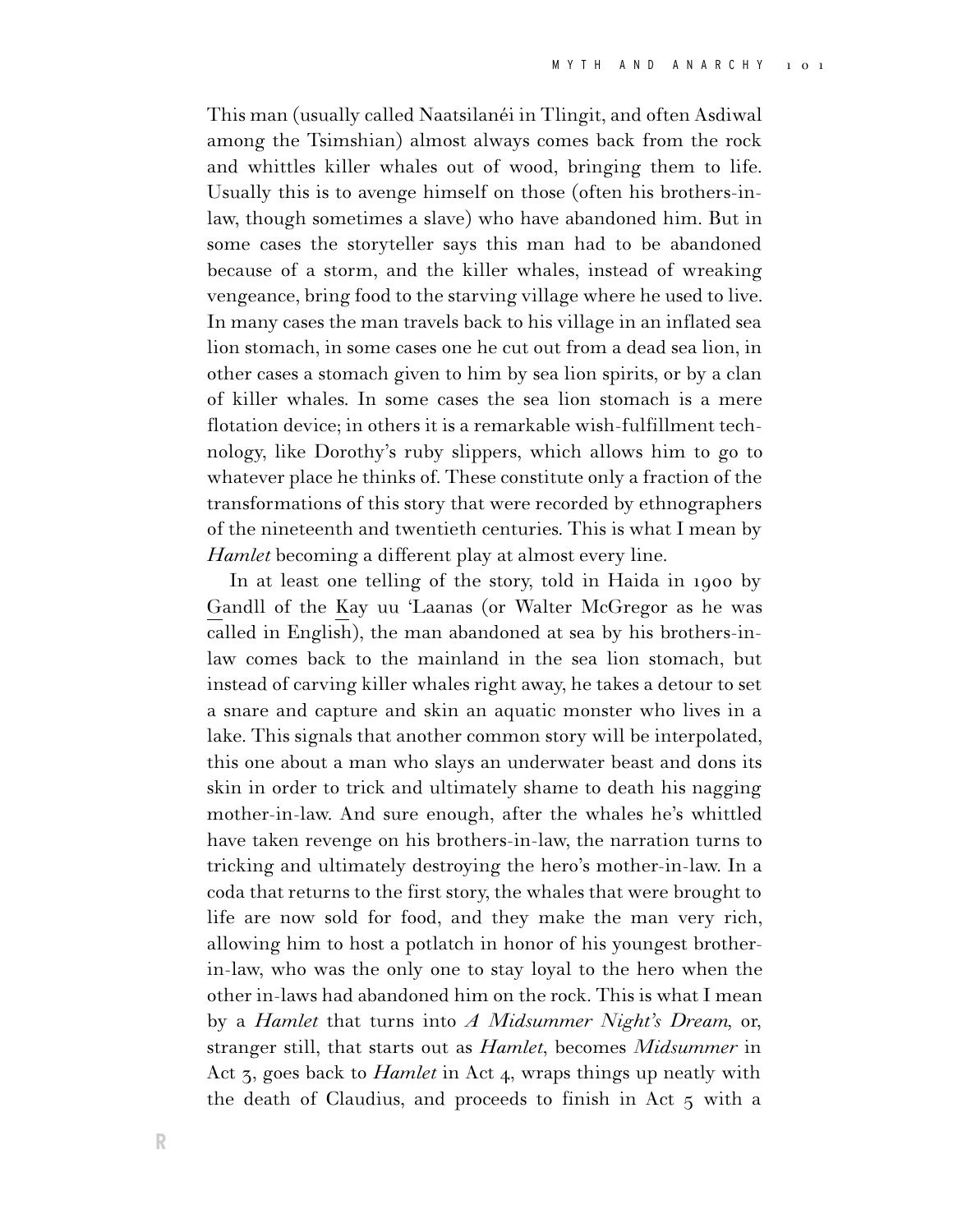double marriage, a performance of the *Mousetrap* by the Rude Mechanicals, and the elevation of Horatio to a dukedom by the newly crowned King Hamlet.

This entire dense, radiating cluster of stories from the Northwest might be considered a discrete artifact, an artwork even. Faced with such an artwork, a Western analytical vocabulary is hobbled by its absolutist and delimiting quality. Given the corpus of stories recorded in the Northwest by ethnographers, it would *seem* that the nagging-mother-in-law-story (or the lazy-son-inlaw-story, as it's often known) and the man-abandoned-on-a-sealion-rock-story are usually told separately and ought to be understood as distinct. But this distinction is at best provisional, part of a language game, and not an eternal principle. For as can be seen in Gandll's telling, they are easily fused, and perhaps over a thousand years might grow into one indistinguishable story, at least until someone decided to decouple them, or even perhaps remove some part of the story that includes parts of both earlier stories, and make *that* into a self-contained narrative.

Imagine that some day a papyrus is uncovered in pristine condition in the desert near Alexandria, or that a forgotten codex is found under the floorboards of a Swiss monastery library, and imagine that it tells the following story. Orpheus was a brave prince called to fight in the war at Troy. Partway through the war he began to feud with Agamemnon over a concubine named Eurydice, whom Agamemnon, in a rage, slew and sent to the underworld. Swift-footed Orpheus pursued her to the throne room of Hades, and there won her back by beating Hermes in a race, on the condition he could return to the mortal realm without once looking behind to see if Eurydice was following. But racing ahead and full of impatience, Orpheus turned and looked back, losing Eurydice forever. Filled with rage, and blaming the gods who had brought him to Troy in the first place, Orpheus went out to the battlefield and slew the Trojan hero Hector. Then Hector's widow, Andromache, maddened by grief and goaded by the god Dionysos, called together the priestesses of Troy, whipped them into a divine ecstasy, and led them out onto the battlefield, where they tore Orpheus's body to pieces.

We find it easy to say, ''This is a mixing of the story of Orpheus and Eurydice with the story of the *Iliad.*'' But this presumes that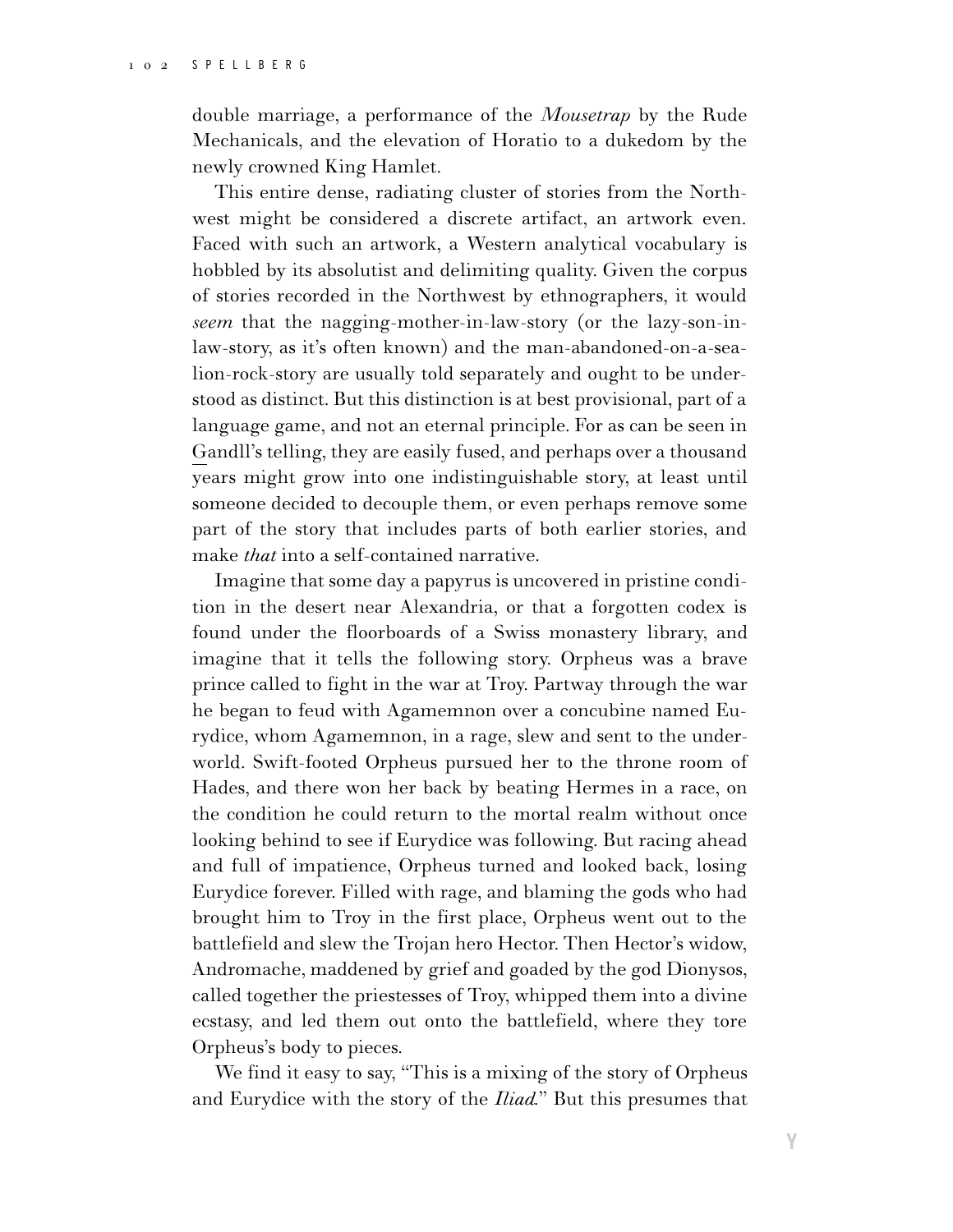from time immemorial the stories were understood to be different and to possess each one an internal coherence and integrity.

The possible permutations, if not infinite, are nevertheless staggering. All evidence points to the fact that many such permutations would have been deliberate acts of composition: the work of myth-poets performing according to the laws of their medium, saying something about what the world was in the way they knew how.

Robert Bringhurst, in his extraordinary writings on Haida myth, often compares the oral story cultures of the Americas to Old Master painting. Though the myths in their guise as verbal artifacts were largely locked in place by Ovid and the Bible, free play was still permissible in the realm of visual representation. The painters of the European Renaissance were working with a finite (but vast) number of figures and themes, and working within a community of patrons who knew those figures and themes, favoring certain ones for various reasons, often having use of them for different purposes: pure pleasure, sexual arousal, political propaganda, philosophical meditation, and so forth. Within the boundaries of these narratives, a great deal of freedom and originality were possible (as, for example, in the bringing together of disparate saints for a chat with the Virgin and Child in the genre known as the *sacra conversazione*). Bringhurst writes about Velázquez's *Supper at Emmaus*, which is, unexpectedly, a portrait of a kitchen maid at work over a few bulbs of garlic: the eponymous apparition of Jesus to the two disciples takes place in a tiny corner of the canvas. This is a radically different telling of the myth than Caravaggio's chiaroscuro hierophany.

We must try to wean ourselves off the idea that these painters were mere adapters or depicters of a fixed textual tradition: though Ovid and the Bible determined the borders of the country they inhabited, the painters beat many paths through the landscape. Malcolm Bull's brilliant *Mirror of the Gods* shows just how this extratextual myth-world came to be. A modified Olympian pantheon circulated between the Italian city-states and the royal courts of the North. It was mainly manifest in the decorative arts, on picnic dishes and in erotic pictures, and it gave rise to a peculiar system of mythical meanings, quite different from the Olympian hierarchies of the classical era. Certain deities and heroes were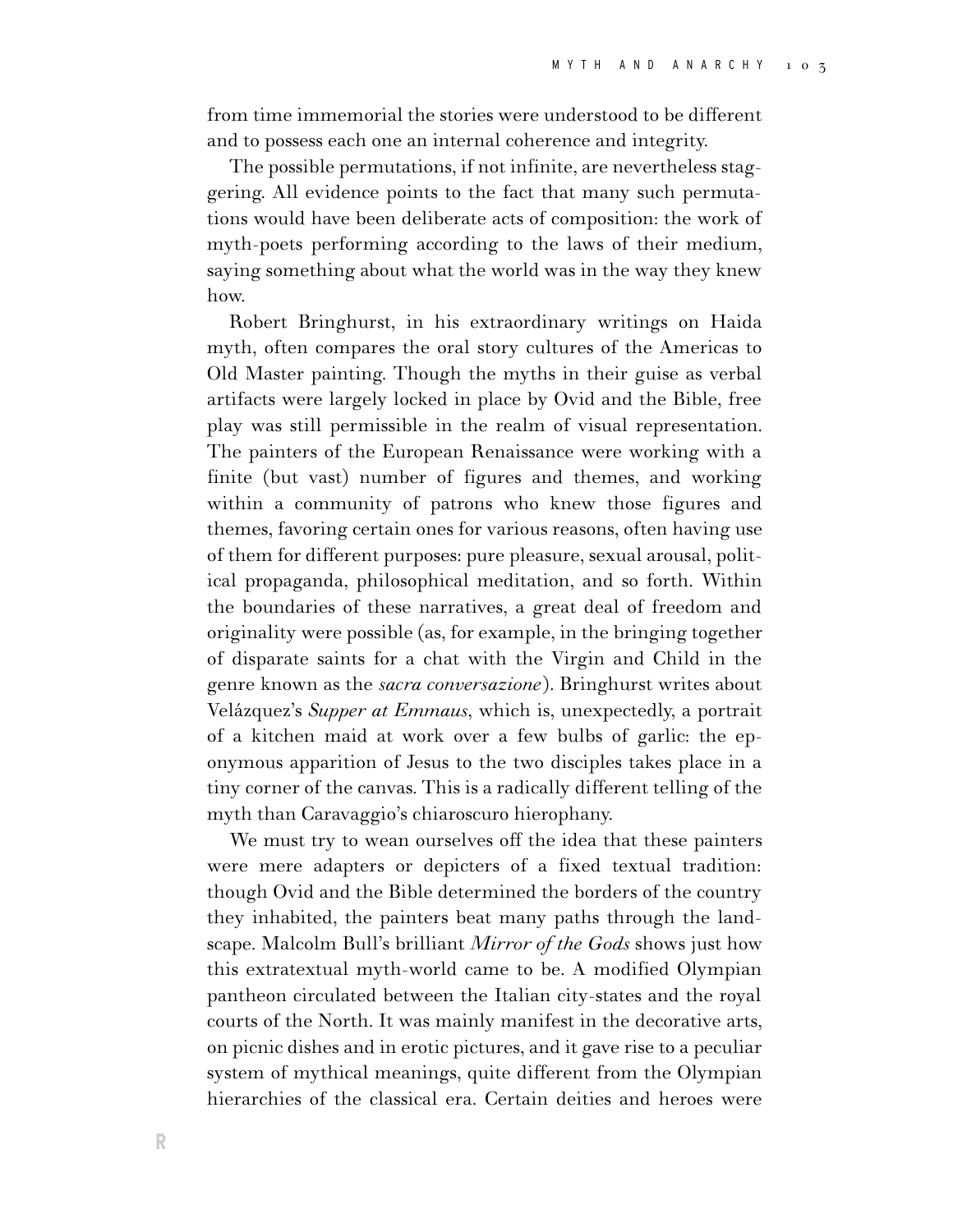favored and placed together in dialogue; they spawned stories and tableaux that articulated courtly attitudes toward leisure and work, kingship and licentiousness, desire and responsibility.

But Bull also argues that this mythography of the Renaissance underwent a profound epistemological shift from its predecessors. In the Middle Ages, classical myth was demoted for being pagan, but it had not been entirely rejected. Commentators undertook various allegorical interpretations of the stories, making them out to contain Christian truths in disguised, pagan forms. In the Renaissance, however, the Greco-Roman myths came to be considered, quite simply, fake. They offered a cosmic vision which was of no consequence, required no belief or justification, and gave rise to no wars or inquisitions. (What a relief that must have been in the sixteenth century!) If Bull is to be believed, the trivial and sybaritic gods of Florentine workshops paved the way for that strangely modern idea, fiction – that is, stories that are first and foremost understood to be *not true.*

The by-now deep-seated language of fiction interposes yet another confusion in our attempts at understanding myth. For we are accustomed to thinking that stories can be true in the sense that they empirically happened, or not true in the sense that they didn't. We then go on to distinguish among untrue stories certain kinds of secondary truth: fictional stories might nevertheless be figuratively true, allegorically true, true to the human condition if not to actual fact. But it does not seem to me that in genuinely mythic societies such distinctions hold. Certainly the most fundamental distinction we make – that between *literal* and *figurative* – cannot obtain. (As the etymology of *literal* indicates, this is once again the vocabulary of the book.) Mythtelling generates meaning primarily in a *non-hermeneutic fashion:* interpretation inheres within the stories, making the distinction between a pure event and a symbolic charge irrelevant. Where in a seminar classroom communal meaning is achieved by the negotiation of different readings of a story, by the mythtellers' fire such meaning is negotiated by the continuous telling and retelling of stories, their modification being the revision and adjudication of their significance.

At the same time, myth is neither empirical nor historiographical in our usual sense of these words. Scientists who believe that myths contain within them frozen accounts of the deep past are,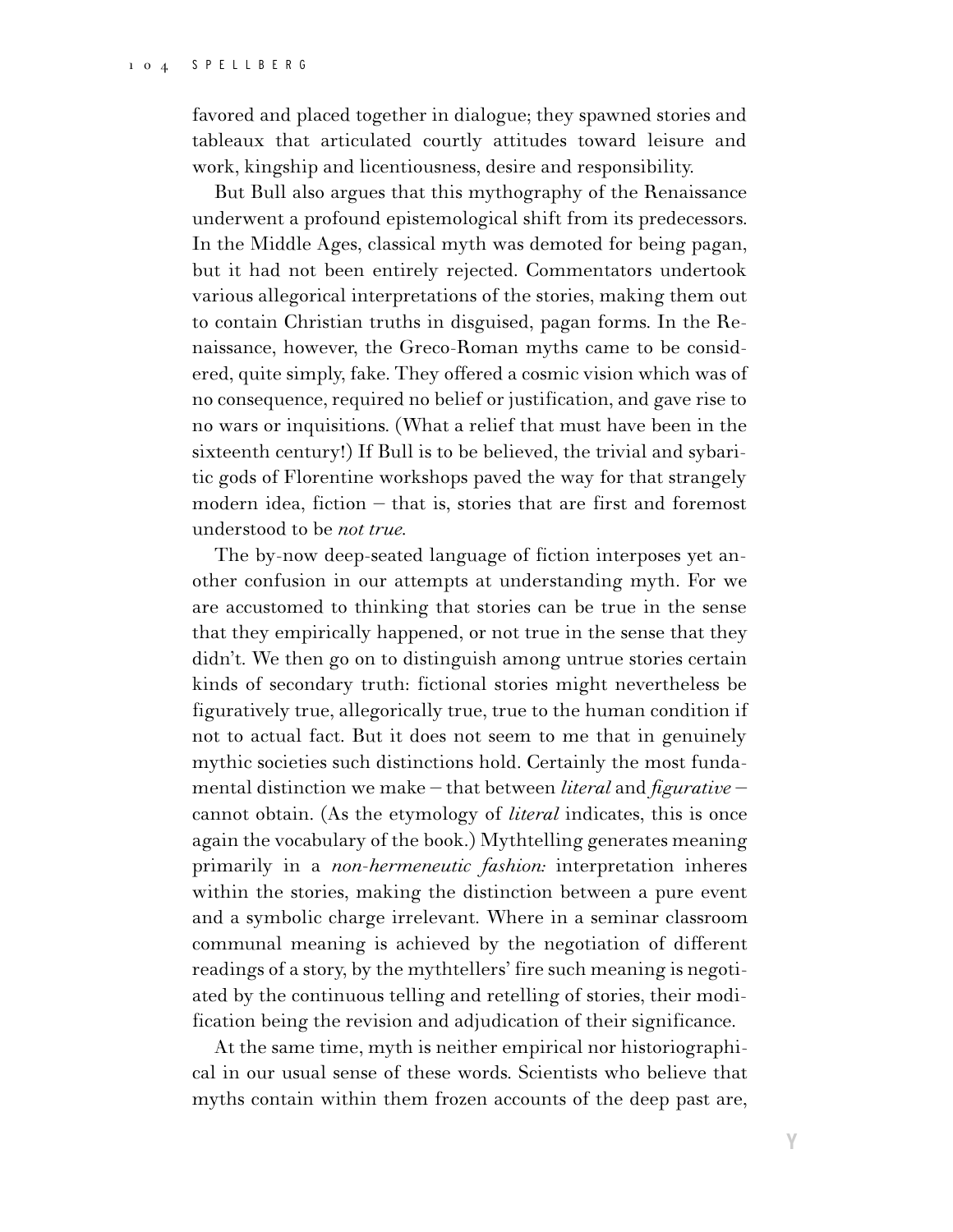like biblical fundamentalists, essentially participating in a Euhemerist understanding of myth, imagining that myths encode events that verifiably happened. But myths are not geological strata; they are closer to living, and therefore changing, organisms. Until we can understand the epistemology of myth, we will not be able to hear the great deal it has to tell us about the deep past.

Myth upsets our paradigms of the true and yet does not renounce truth. So what does the self-understanding of myth look like if it cannot be described by our standard notions of either figuration or empiricism? So far I have written mainly about the praxis of myth. What worldview arises within that praxis? Northrop Frye writes that myth depicts a world of ''total metaphor, in which everything is potentially identical with everything else, as though it were all inside a single infinite body.'' The brilliance of this statement lies in the way it attempts to transcend its own vocabulary. For a world of total metaphor is also a world which is no longer metaphor: if everything is a vehicle, then in some sense nothing is a tenor, or is only a tenor momentarily, touching down on earth for a moment before leaping to a cloud within the empyrean of analogy. The statement might be paired with two others from Frye. Myth is ''the imitation of actions near or at the conceivable limits of desire.'' And perhaps most profoundly: in mythical societies, ''literature imitates the total dream of man, and so imitates the thought of a human mind which is at the circumference and not at the center of its reality.'' Another related claim is made by Robert Bringhurst: "Myth is a theorem about the nature of reality, expressed not in algebraic symbols or inanimate abstractions but in animate, narrative form.''

Myth is thought at the circumference of reality. It results from the imagination in its maximal dilation, and in particular the imagination in its guise as a generator of animate presences moving over the surfaces of the world. By so moving these animate beings trace out the world's parameters, its qualities and causalities. As I've already suggested, myth is so big as to also be its own commentary, its own hermeneutics. In the preceding pages I might have given the impression that myth can be about anything. This is not entirely true: rather, myth must in some way be about *everything.* It must be able to move over the canvas of the universe,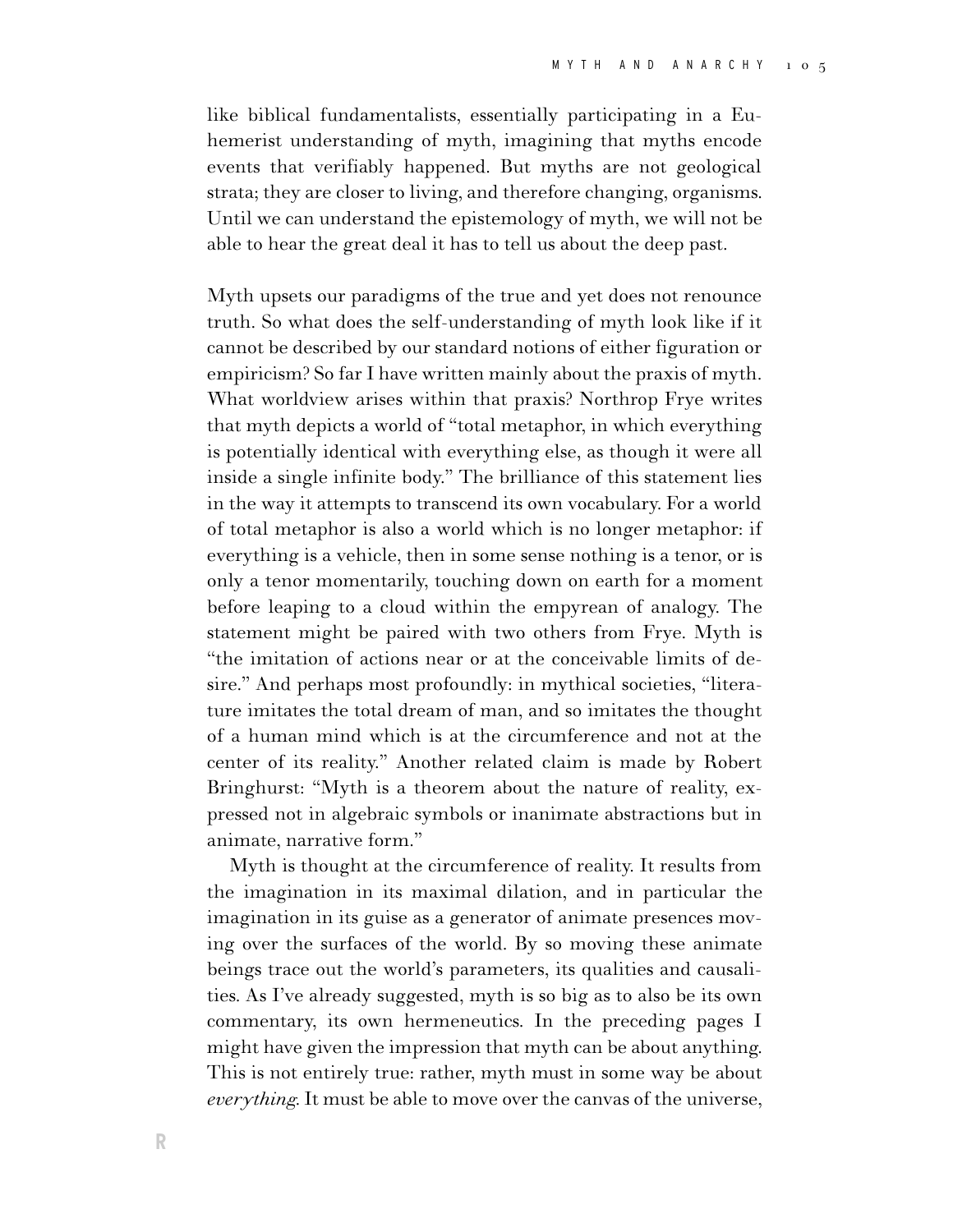to invoke that it is a part of that canvas – even if a given story only treats fragments of the world-picture at any given time.

This quality begs a long-standing and especially difficult question: What are the discrete units of a myth? The inquiry goes back at least to Vladimir Propp and the Russian formalists, if not farther. Is it abstracted plot-devices, such as the giving of a ring, or the taking of a bride, or the encountering of a challenger, or the surmounting of three obstacles in ascending order of difficulty? Is it association with a certain religious practice, ritual, or cult, as Gregory Nagy has claimed for Greek epic? Is it connection to certain landmarks in the physical world, as Keith Basso understands to be the case among the Western Apache? Does it have to do with the class or caste of the teller? Or is it perhaps quite simply about character? Are the fundamental units Orpheus, Achilles, Hamlet, Don Quixote? And if so, must certain characteristics attach to them? Must Achilles always be brave? Must Orpheus always be a poet and singer? Can Hamlet appear in a new story and act un-Hamlet-like? Must there be some core notion of what it means to be Hamlet that goes along with the name – even in a situation in which the expectation is upset? (We might imagine Hamlet appearing on *Saturday Night Live* in a way that is precisely out of character – say, as a Type A banker snorting cocaine – but the humor would lie in the audience's knowing what Hamlet is *supposed* to be.)

In the twentieth century the most ambitious attempt to negotiate these questions came from structuralism. Claude Lévi-Strauss was able to use the linguistic models of Ferdinand de Saussure in order to focus the analysis of myth on relations. Myth was a portrait of the cosmos insofar as it established ordering oppositions, conjunctions, architectures. This allowed for a powerful translation of mythical paradigms into the abstracted vocabulary of modern European intellectual inquiry. Though it has fallen rather out of fashion, we should not be dismissive of structuralism's achievements in the study of myth. Structuralism insisted that myth was not naive or fantastical. It showed that on the contrary myth was investigative, cosmological, theoretical, highly disciplined.

But if myths constantly establish oppositions, they also love to knock them down. The extraordinary story corpus of the Pacific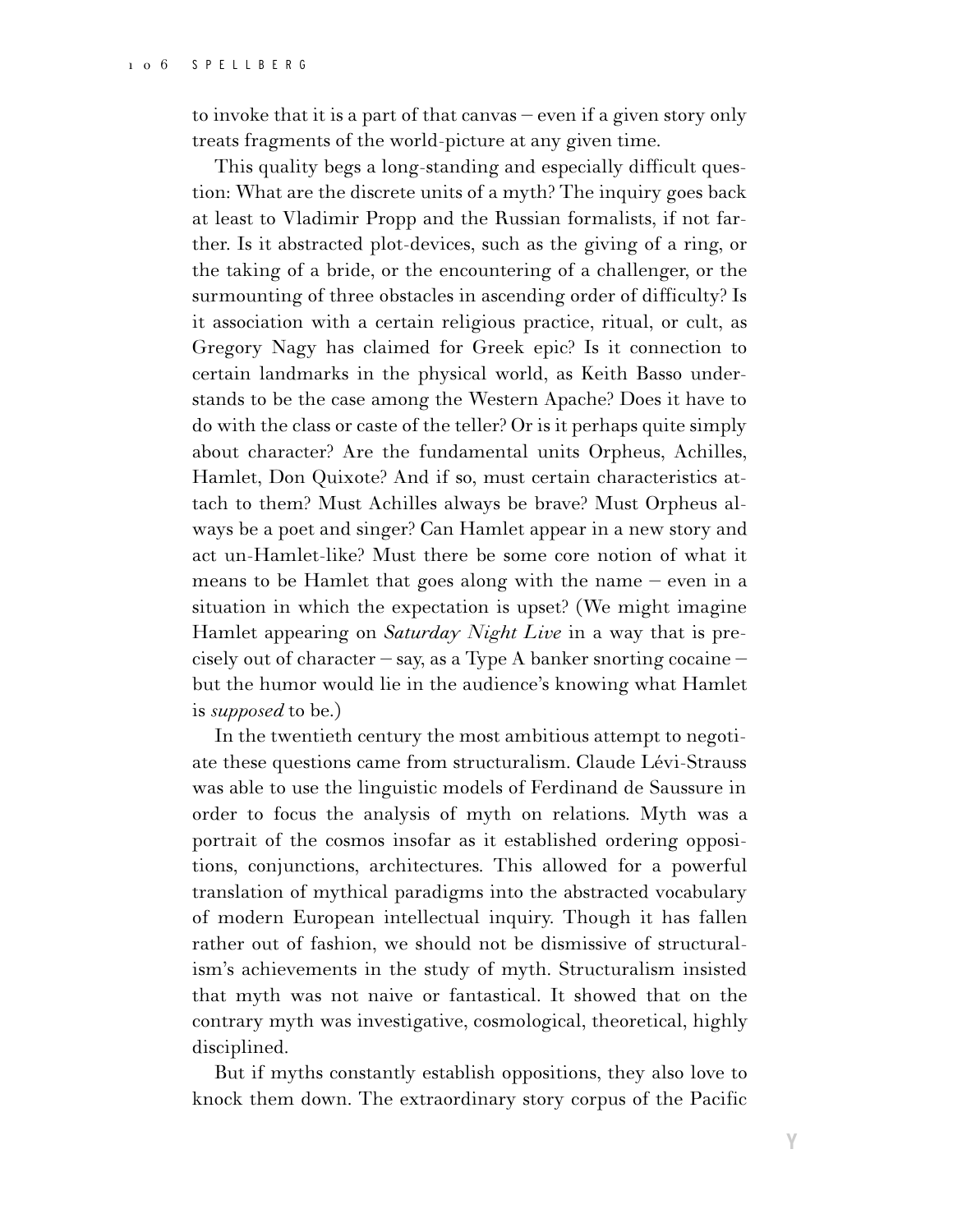Northwest has been the key archive for the anthropological theorization of myth. It was there that Franz Boas, John R. Swanton, and Edward Sapir did some of their most important work, and it was on those myths that Lévi-Strauss built many of his theories a generation later. It may even be said that these cultures did much to teach Western anthropology about myth (and a great deal else). It is certainly true that in those stories oppositions are everywhere: between sea and land, sea and sky, raven and eagle, wolf and whale. But if the stories may be said to impose a cosmology of schematized oppositions, they do so with an eye toward interrogating, mixing, and modifying them. For example, liminal animals that live at the border between land and water – the land otter, the frog, the sea lion – play especially important roles. Likewise many a story involves a hero traveling inland, away from the sea, to a freshwater lake or stream, only to discover a secret underwater passage between the lake and the sea along which monsters and whales regularly travel.

A classic trope in the myths of the Northwest is a moment of life-determining and numinous disorientation. When the hero has his first encounter with a spirit-being, it is often first said to be just *something. Something called to him*. *Something appeared out of the water and dove back in*. The flash of aliveness, the sense of a something about to turn into a someone: this is the ground zero of the myth. From there a system begins to build. We discover the being's name – perhaps a grebe, or petrel, or killer whale chief – and soon, by following the being to its home, we discover parts of the architecture of the world: houses under the sea reached by double-headed strands of kelp, or slippery poles up to the sky, or the Mother of Salmon sitting at the head of a creek, calling her children from the sea to spawn. The myths describe a spark of sudden contact, life touching life, beings thrown against beings. These flashes in the dark are the origin of systems, and also their destruction. They demand revisions, new explanations, edifices of epistemology to give intellectual shape to the primordial feeling of being alive, a feeling which is always expressed as an attention to and search for the epiphany of other beings, who may be prey, predator, friend, foe, spirit, monster – in short, who determine all the possible parameters of existence.

Of course, certain concrete themes tend to predominate in the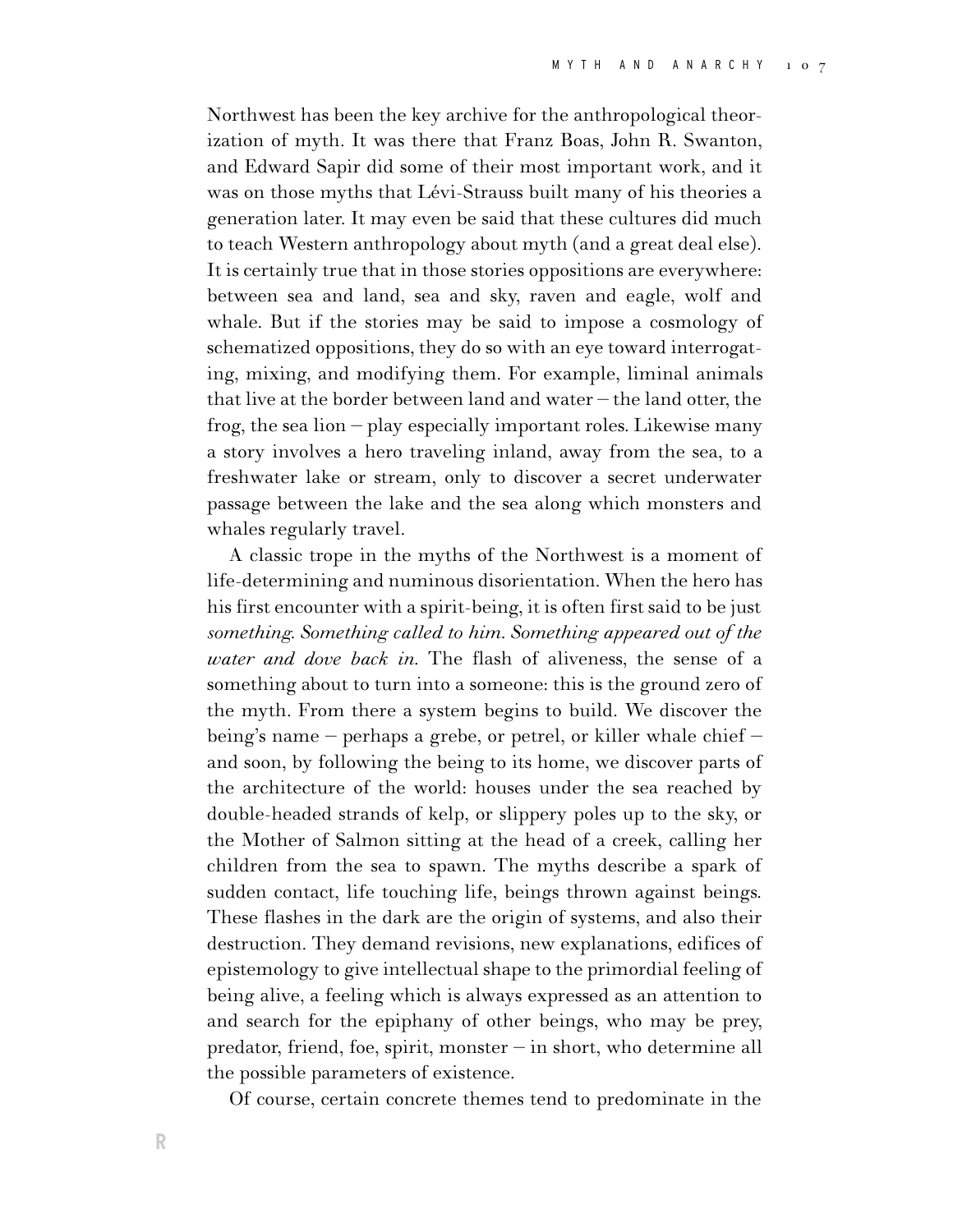classical myth traditions of the world. Narratives of sacrificial victims or scapegoats are frequent. Violations and articulations of taboo, particularly incest, occur. Twins play essential and ambivalent, even dangerous, roles. Many stories tell how the world came to be the way it is, often either by the deliberate intervention of a hieratic divinity or by the chaotic bungling and selfishness of a trickster. No myth tradition is without ubiquitous violence, although many also abound in earth-shaking laughter. More precise taxonomies are possible, though they are beyond the scope of this essay: there are similarities among hunter-gatherer mythologies from around the world, and similarities among many agrarian ones; there are genetic and geographic links, as, say, among the Indo-European traditions or in the Middle East. But what I wish to emphasize here is that in every place where myths are still being told, they *change,* constantly, in response to any and all phenomena. Not only their content changes, but also their emotional atmosphere, their generic structure. The stories Swanton and Boas heard on the Northwest Coast at the beginning of the twentieth century were at once ten millennia in the making and as new to the place as they were, for the stories were no doubt told that night in a way that they had never been told before. Perhaps they were radically different, perhaps only a single word or emphasis was changed. Perhaps they were told specifically with Swanton or Boas as the auditor in mind, or perhaps they were told to address someone else who happened to be in the room. The stories must have contained within them responses, oblique or overt, to the then and there: to the great epidemics of the nineteenth century, to contact with whites, to the crisis and flowering of potlatch, to its banning by the Canadian government – not to mention episodes large and small in the life of a community that have no doubt eluded the Western history books.

In an oral culture stories expand to fit the whole world, and in an oral culture those stories can be modified with ease – and along with them, the picture of the world that they trace. Each telling of a story can be a revision; an audience's responses can serve to police the boundaries of those revisions or to encourage them. Structuralism came up against its limits in the ability to describe this plasticity. As its name attests, structuralism is a late and selfconscious manifestation of the modern Western notion that all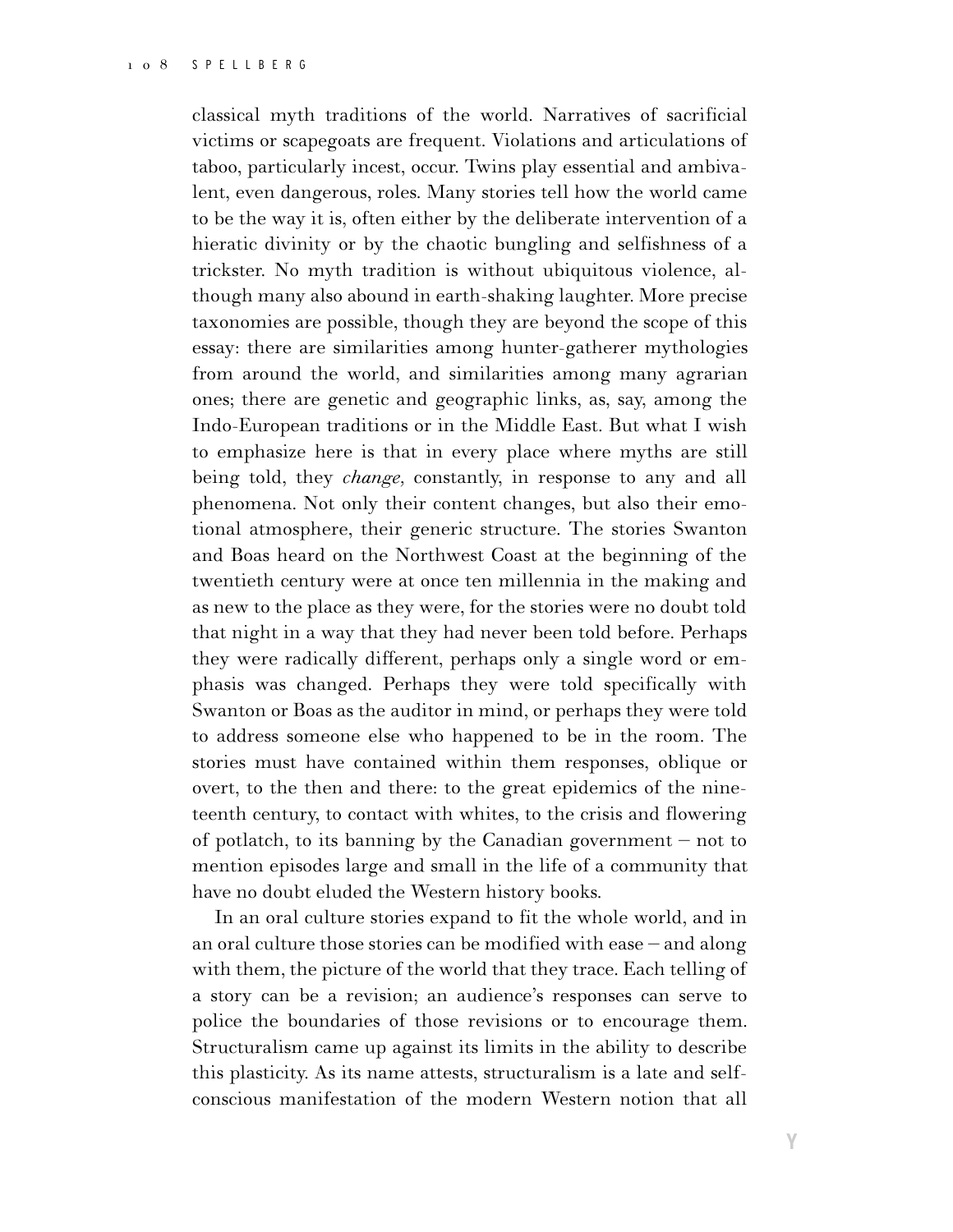around us lies an enormous framework of ideas and images that, if not static, is nevertheless governed by its own internal logic and impervious to any one person's intervention. We speak of ideology and superstructure, of paradigm shifts and revolutions. The model for the penumbra of ideas and beliefs is Hobbes's Leviathan, the figure that is all around us and made up of us, but which none of us on our own can ever change or touch. Since 1789, many Western thinkers have resigned themselves to the conclusion that the structure of ideas, like the structure of power, has become so rigid and impregnable that the only way to revise it is to burn it to the ground. (The other option, another form of resignation, is to become the Frankfurt School, all hermeneutic critique, no intervention.) An earlier generation of anthropologists believed that oral peoples were even more unchanging in their beliefs and practices than we were: this fixity was the definition of the primitive. The mistake, as many have by now pointed out, was profound. In fact, those cultures were able to change their world picture all the time, and with relative ease. The culture of modernity is the one that finds change so traumatic, and so makes a great and self-conscious production out of it.

One important procedure for achieving change to the worldpicture in oral cultures was to integrate dreams and visions into a mythology. Often individuals were sent out into the wilderness to have a dream. Then they returned to the community, shared what they had experienced, and built a story from it. No doubt the experience itself was shaped by the stories and procedures that had been told to the person in advance of leaving. But dreams rarely reenact with stereotyped precision past experiences and ideas: rather they combine them in novel and unexpected ways, juxtaposing, heightening, synthesizing. So it is that a society's myths might affect an individual's dreams, and then an individual's dreams might, in turn, affect the myths and ceremonies that would one day shape further dreams. In this way the inside of the mind and the outside of culture might continuously shape, revise, and counter one another. Northrop Frye's intuition of this was once again profound. Myth ''unites the ritual and the dream,'' he writes. Proust too, understood this procedure: ''Sometimes, as Eve was created from a rib of Adam, a woman would be born during my sleep from some strain in the position of my thighs.'' The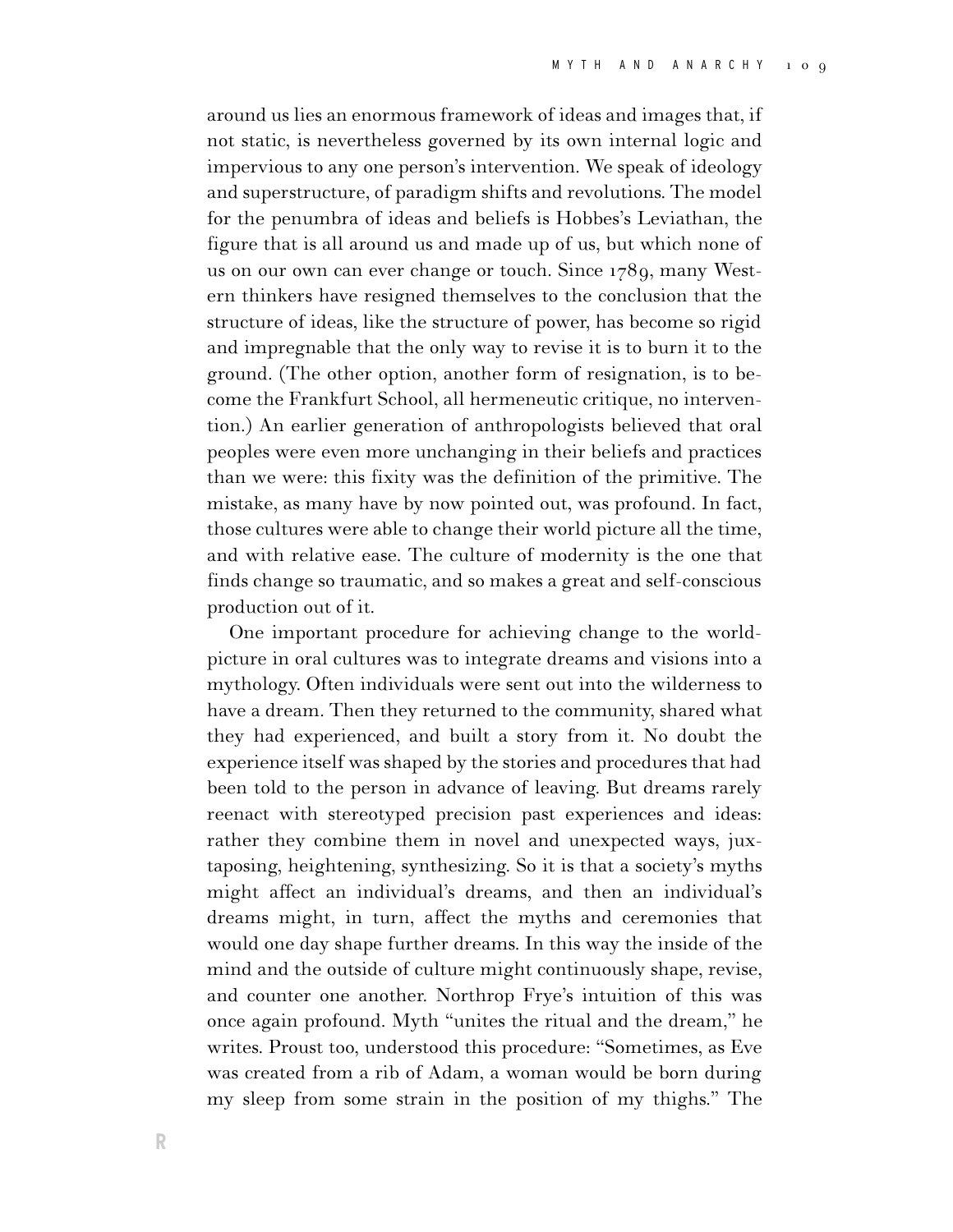generation of an animate being out of the nothing of sleep is a sensuous, sweet, intensified, erotic process. In order to make it sharable, Proust affixes a mythological allusion: Eve coming from the rib of Adam, beings brought to life by story so as to explore the nature of the cosmos. In dream, the mind is a whole reality. It expresses itself as a world, a place with a floor or ground and a ceiling or sky above, a landscape in three dimensions over which dream-characters move. In myth, the products of this world-mind are translated outward to the borders of the shared world, to what we are accustomed to call (fervently, with a measure of desperation not shared by myth cultures) reality.

In the early twentieth century, a Tsimshian shaman named Isaac Tens told the Tsimshian ethnographer William Beynon the story of how he had come to his vocation:

One day I went up into the hills to gather wood, and it was very cold. There were many other people gathering wood as it was now winter, and it was in the hills above the village where they were. When I got to the hills, I heard strange noises at the top of the tree which I was cutting. I looked up and behold there was a large white owl sitting on the top of the big tree. Then the owl flew down and grasped my head, and flew up with me into the sky. Well it was then that I lost my senses, and it was then I started to dream and this is what I dreamed. I dreamed that I was now flying way up into the Sky, and here I saw a great many strange things. And I knew that it was the owl which was flying me up by grasping my head. Then I suddenly awoke (came to my senses), and behold! I was lying on the snow, and with my face downward. And my face had sunk into the snow. I had been away now all day. When I returned to the house of my father, I told him what had happened to me. So he said to me, ''The reason this has happened to you, is that you will be a great Shaman *Halait*.''

The story, while not a myth, is overtly mythical in its content. A living being – the owl – takes Isaac Tens up to the limits of the cosmos. There is a great tree like an axis mundi, and then Isaac is carried up into the sky, where many strange things are to be seen. This is an account spanning the full breadth of reality and ex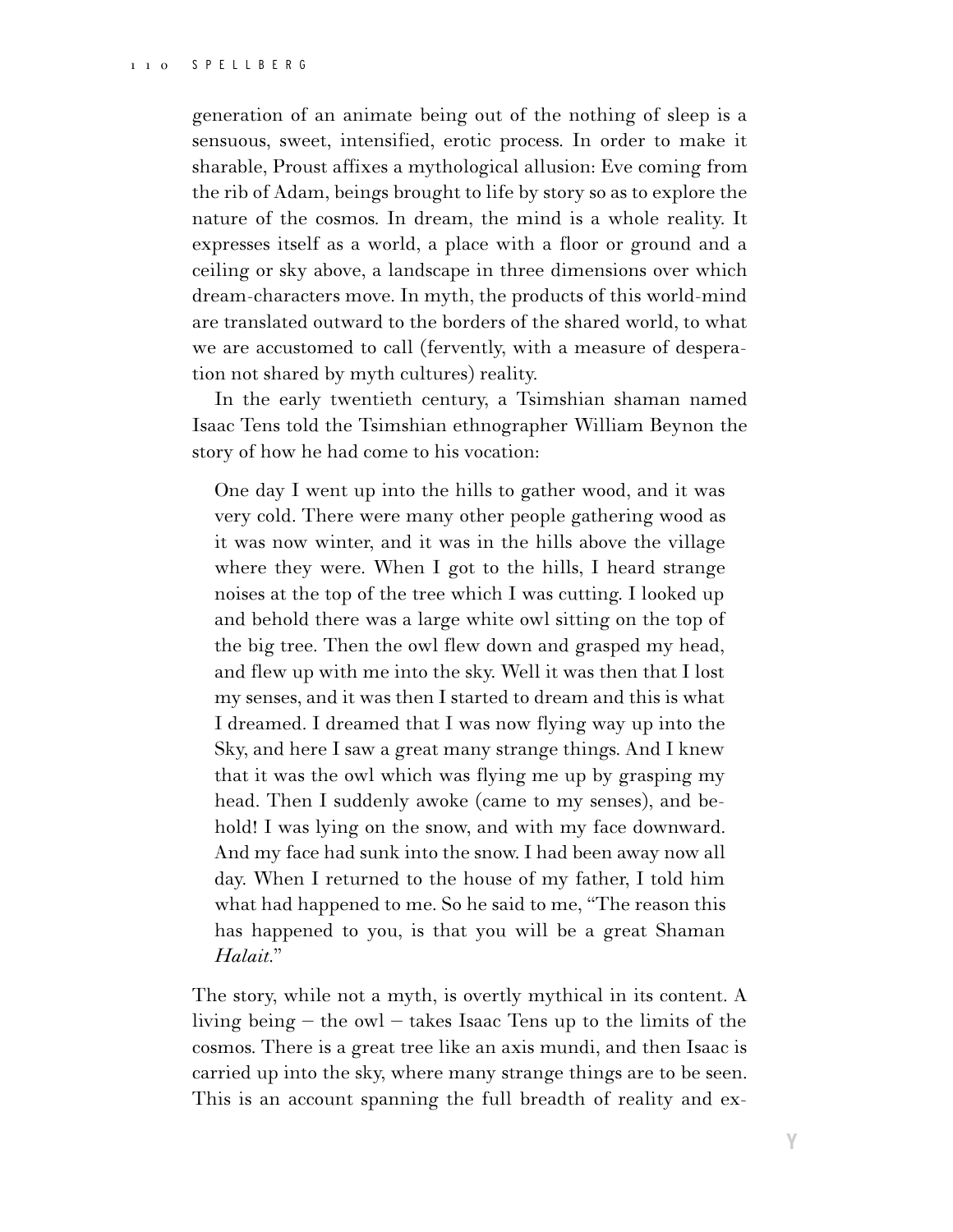pressed in animate, narrative form. But it is not just a myth, it is also an *actual experience* that happened to the man relating it. A dream dreamt in the wilderness, a vision, a calling that is then interpreted by the father once the young man returns to the village and can begin the training to become a shaman and acquire *Halait*, an extraordinary power. The world picture of myths can inhere in lived life, and lived life can aspire to myth. They  $are - to$  use a mythical image which, like so many, reflects the formal structure of myth itself – an ouroboros. That myths are often said to take place in the deep past is a contradiction only if you have an absolutely rigid notion of linear time built into your model of the cosmos. The myth-time can be the heroic time, the time of creation, and yet it can also be shot through with everyday time.

And what about myth in modernity? It would be only a slight simplification to define modernity as precisely what happens when a culture publicly renounces myth. The giving up of myth was an essential part of the self-definition of the modern West. But if, as I've suggested, myth is a mode of thought more than a particular corpus, a mode characterized by story, aliveness, and a continuous circulation of narrative possibility, it may not be possible to ever get rid of it entirely.

We have already seen the claim advanced by Malcolm Bull and Robert Bringhurst that something of myth's praxis diffused away from language and into painting during the Renaissance. Lévi-Strauss, for his part, thought that the mythtelling impulse in Western culture had withdrawn into music. By this he meant, above all, that it was in music where formal principles continued to govern the making of art. He admired the twelve-tone system of European diatonic music, and often used it as a metaphor for the way mythemes could be combined into story modes. The claim that Western music contains a mythical stratum may also be true in at least two other senses. The first is that music remained an improvisatory art form in Europe well into the nineteenth century (and became so again with the advent of jazz); its complex formal structure expressed itself through continuous reinvention. And the second is that music retained cosmic ambitions even when the verbal arts became concerned with more exclusively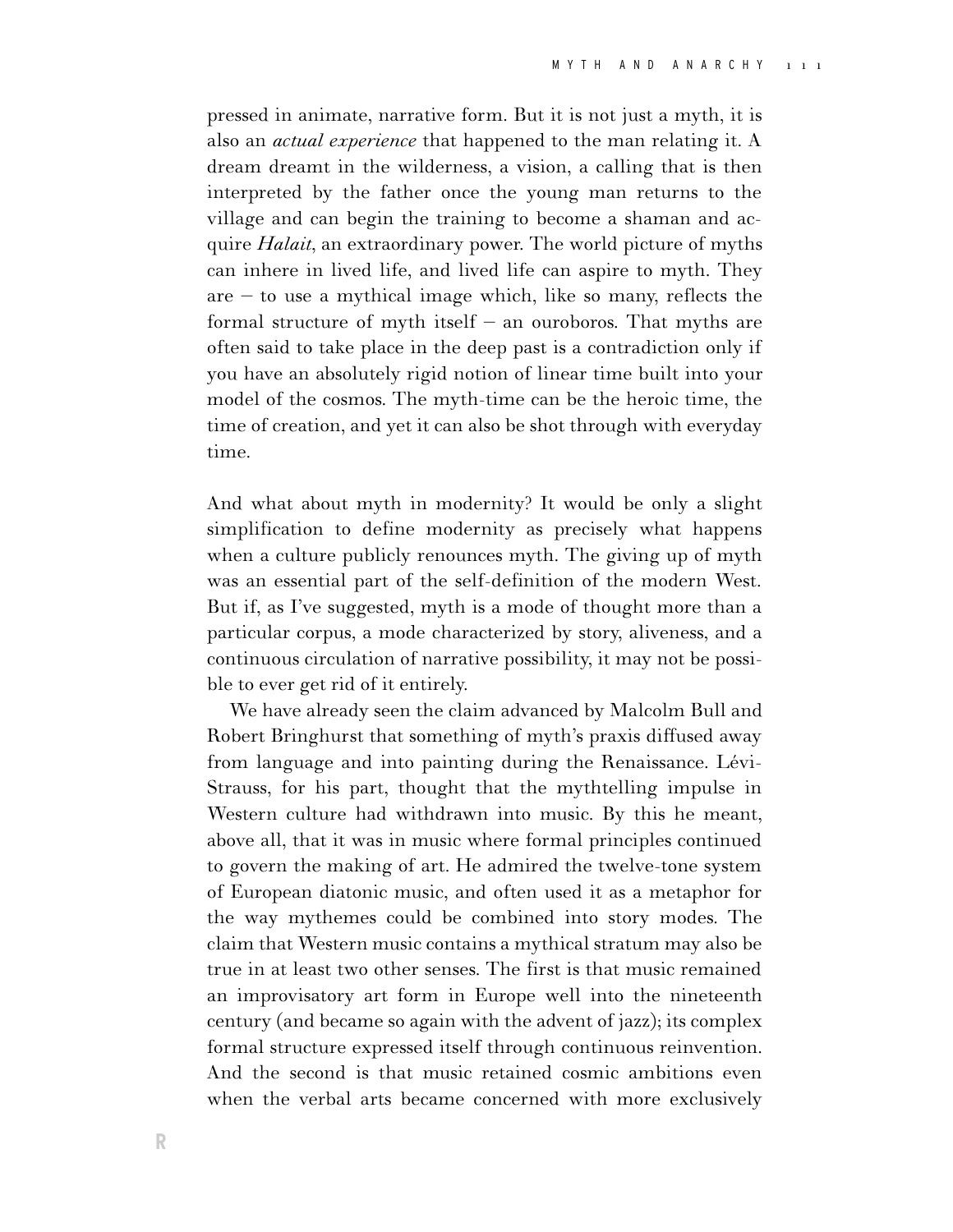human spheres like the family, the home, the city, or the individual psyche. Music remained the central art form for the renewal and re-expression of prayer (the *language* of prayer had become largely standardized in the liturgies). Music continued to be associated with the spiritual, the universal, the cosmic – often even more so than poetry. Its cosmic and mythmaking potential was grandiloquently expressed in the rhetoric of Romanticism, which saw music as the complete fusion of form and content: ''All art aspires to the condition of music,'' wrote Walter Pater. ''I am the vessel through which *Le Sacre* passed,'' said Igor Stravinsky.

But there is another place in which something like myth might be present within the confines of modernity. And that is in parody. Myth is the narrative impulse at its most dilated and most protean; parody is the genre that swallows everything and makes it over (and over and over) in its own freak-show image. Myth treats the most sacred matters, but in doing so it can be vulgar, obscene, filled with laughter. The Greek myths have often come down to us bowdlerized, and even the sexy lewdness of Ovid is nothing compared to what exists in many oral cultures. Coyote or Raven myths from North America abound with spectacular scenes of shitting, ball-sack tea-bagging, ass-fucking, piss-play, overeating followed by projectile vomiting, apocalyptic flatulence, and every other kind of gross and bodily excrescence. Myth traditions around the world move as naturally through this kind of material as through elevated scenes of lamentation and sacrifice.

Perhaps when, in Europe, stricter limitations narrowed the scope of the other genres, parody remained a lone rebel on the mythical frontiers of the cosmos. Mikhail Bakhtin thought something like this had come to pass in Rabelais's *Gargantua and Pantagruel.* The parodic madness of this novel, argued Bakhtin, was the last reinfusion into European high culture of its own ancient mythical substratum. ''Of all aspects of the ancient complex,'' he writes, ''only laughter never underwent sublimation of any sort – neither religious, mystical, nor philosophical. It never took on an official character, and even in literature the comic genres were the most free, the least regimented.'' In Rabelais, laughter was the last mythic force, the last agent which could travel to the far frontiers of the world, represent any system and also strip it away, dismantle it, build a new one on top. Bakhtin's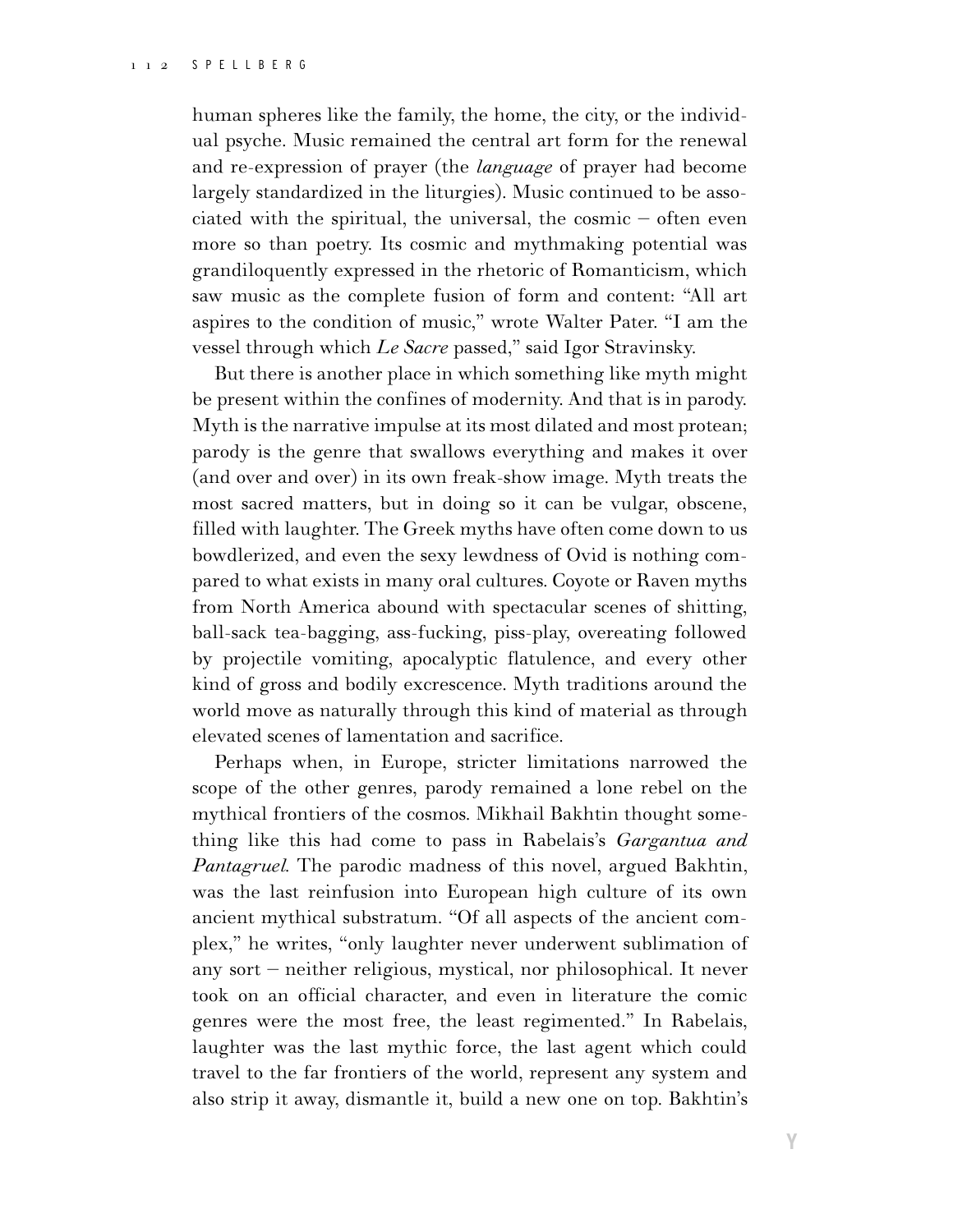image of this mythical substratum may be somewhat essentialist and idealizing, but it's nevertheless worth citing at length:

The extraordinary force of laughter in Rabelais, its radicalism, is explained predominantly by its deep-rooted folkloric base, by its link with the elements of the ancient complex – with death, the birth of new life, fertility and growth. This is real world-embracing laughter, one that can play with all the things of this world  $-$  from the most insignificant to the greatest, from distant things to those close at hand. This connection on the one hand with the fundamental realities of life, and on the other with the most radical destruction of all false verbal and ideological shells that had distorted and kept separate these realities, is what so sharply distinguishes Rabelaisian laughter from the laughter of other practitioners of the grotesque, humor, satire, and irony.

The closest thing to a purveyor of such mythical laughter now might be *The Simpsons.* This show envelops and reflects in narrative form the whole reach of the culture, and mixes it with nearly every possible bodily excess (it is more prudish than Rabelais, to be sure, but Homer can go toe-to-toe with the Gallic Giants when it comes to gluttony or slapstick). *The Simpsons* provides a comprehensive map of the American universe by tracing countless paths across it. If an idea or a cliché or a celebrity appears on *The Simpsons*, the effect is almost tautology: it means it has reached the highest echelon of the American cultural imaginary, which is to say, being on *The Simpsons* is what says you've really made it.

As seems appropriate*, The Simpsons* universe is mostly human, for our society is largely uninterested in the workings of the wider cosmos. But insofar as we ask questions beyond the human realm, *The Simpsons* asks those questions, too, if only in parodic form. When Bart and Homer flirt with converting to Catholicism, Marge has a vision of how they'll be separated in the afterlife. She daydreams of going to Protestant heaven, where WASPs play badminton ("Poppy, have you seen Dutch?" says a guy in a cardigan). Over on another cloud, Bart and Homer are in Catholic heaven, which is an orgy of fighting Irish and drunk Italians (Jesus is there too, and, at a signal, all the Catholics break into Riverdance).

*The Simpsons* can teach us a great deal about the deep function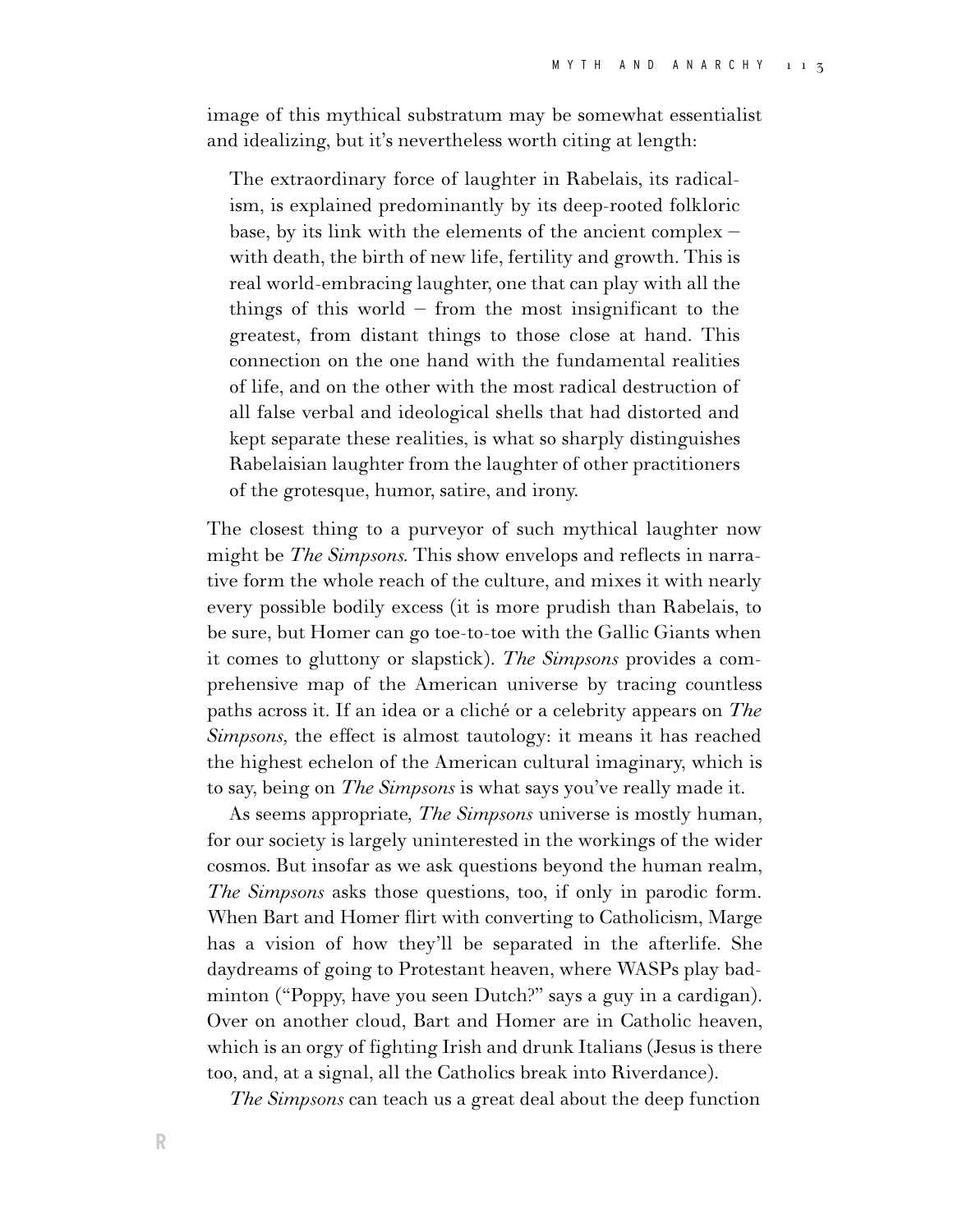of storytelling. The show is full of allusions to every level of culture – Thomas Pynchon or David Foster Wallace, a Super Bowl commercial or local politics, Greek mythology or Shakespeare or sci-fi, new products or corporate CEOs. (There is an episode of *South Park* in which Butters tries to come up with schemes that haven't already appeared on *The Simpsons*. He can't.) Stanley Kubrick's *2001* is a particularly favored touchstone, and mob violence by the citizens of Springfield is a recurring concern. But the true brilliance of the show lies in the way it's not only allusive, but instructive. It teaches a form of cultural knowledge – maybe not a thorough one, maybe just a little distillation of this or that, but yet always surprisingly accurate. (Watch an episode that references something recondite, like opera or quantum computing: the treatment may be superficial, but whatever details the writers do include are usually exactly right.)

The characters of the show, like many figures in myth, are immortal. They are always the same age and always living on Evergreen Terrace. Adonis-like, they die many deaths across the seasons – or at least they get into situations that seem unresolvable and even catastrophic. But the next week they're back on the couch, watching the opening credits, ready to start again. They are the eternal return. They suggest that the idea of immortality may have arisen in part for formal reasons having to do with the infinitude of storytelling. If you are telling new stories about Coyote or Raven every night, Coyote and Raven had better live forever – or at least be always reborn – for otherwise when would they be able to have so many adventures?

It is sometimes suggested that modern myths arise out of the fantasy and science-fiction genres, that our mythologies are *Star Wars, Lord of the Rings, Star Trek,* the Marvel superhero universe. But these are all inheritors of the Renaissance attitude toward the pagan gods. In the end they constitute separate worlds, fake worlds – and they are of course proprietary worlds, owned and exploited by corporations for financial gain. Insofar as they have a relationship to this world we share in common, it is essentially allegorical: Middle Earth may be a metaphor for Europe during World War II, but its reality is not continuous with our own. Fantasy superfans must actively remake their lives in the image of these artworks – wearing costumes, using the lingo – in order to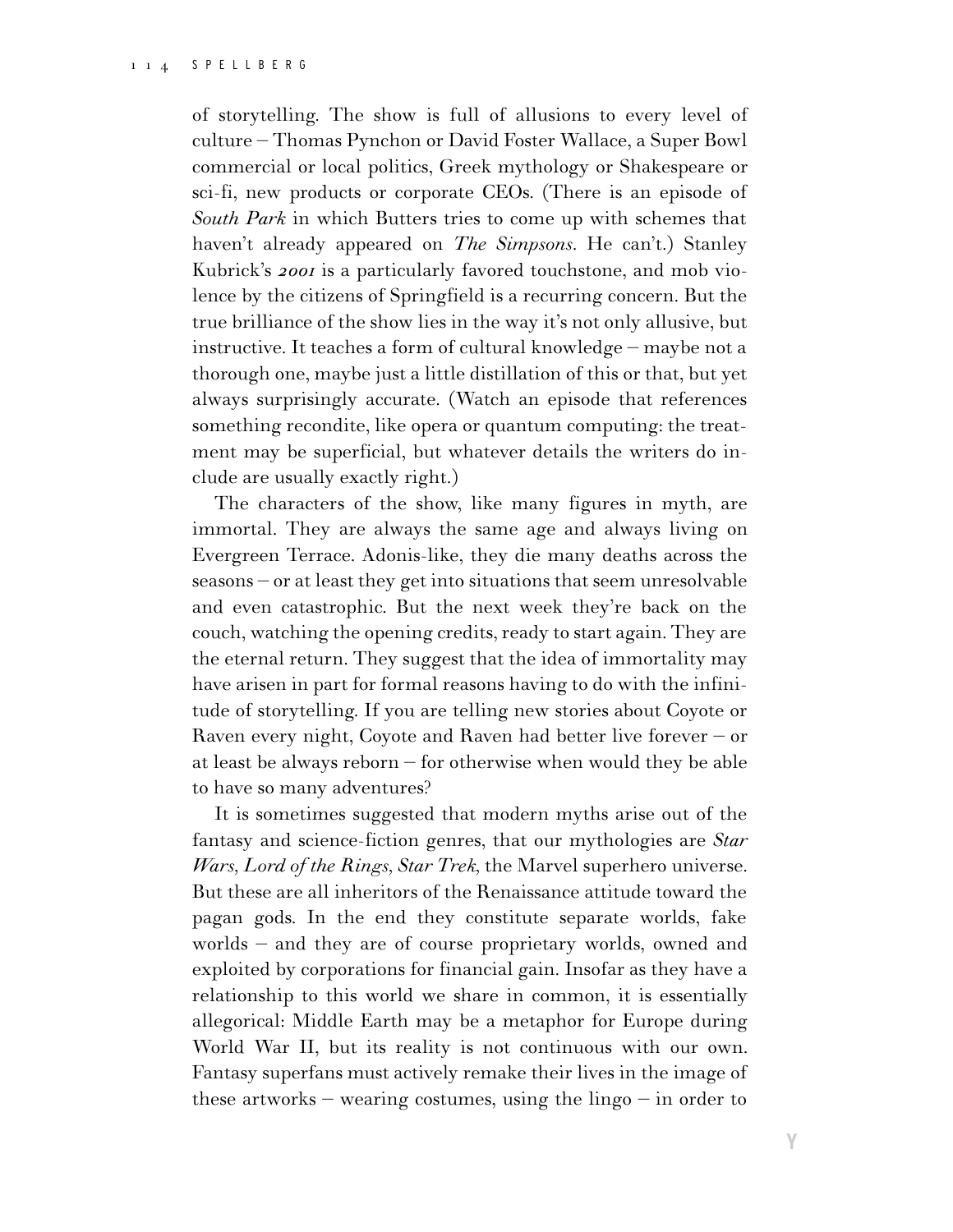bring them into alignment with their material existence. The rather astonishing thing about a show like *The Simpsons* is that it succeeds in representing American culture while only rarely resorting to allegory. For the most part, people and things appear on the show as themselves, often literally: even the reclusive Thomas Pynchon went into the studio to record the soundtrack to his guest appearance, though he was drawn by the animators with a bag over his head. The figures and narratives of the culture are mixed up and mashed together, and it is that mixing and mashing that produces meaning, not the presentation of metaphors to be decoded. Such a process is the exception rather than the rule in our art forms; it is more or less limited to parody. But the procedure seems to me close to what must exist among genuine mythtellers, though their emotional range is much wider.

That *The Simpsons* is somehow almost a mythology – or at least could easily form the basis of one  $-$  is the intuition that underlies Anne Washburn's extraordinary *Mr. Burns: A Post-Electric Play.* Act 1 of this 2012 play takes place in the near future, just on the other side of an apocalypse, which has been either triggered or made worse by the meltdown of all the nation's nuclear reactors. A few survivors are sitting around a campfire trying to remember lines from a *Simpsons* episode based on the movie *Cape Feare,* in which Sideshow Bob stalks Bart to a houseboat and tries (as he always does) to kill him, but is foiled when Bart asks him, as a last request, to sing the whole of *HMS Pinafore.* The poncey and arrogant Bob obliges – somehow, by the end, he's in full costume and framed by a Union Jack – while the boat drifts downriver until it reaches Springfield, at which point Chief Wiggum and his police sidekicks come to Bart's rescue.

Washburn wrote the play by asking a company of actors to do just what happens: remember together the lines of the *Cape Feare* episode. Much of the play is a direct transcript of their efforts. We see how a story recomposes itself, how certain lines are remembered, discarded, rearranged. The episode itself is a palimpsest, full of references to various thrillers and, of course, to Gilbert and Sullivan. (If you know the episode, you may also remember the ludic gag in which Sideshow Bob steps on the teeth of a rake, sending its shaft flying up into his face. Then it happens again; then again; then the camera pans out to show he's standing in a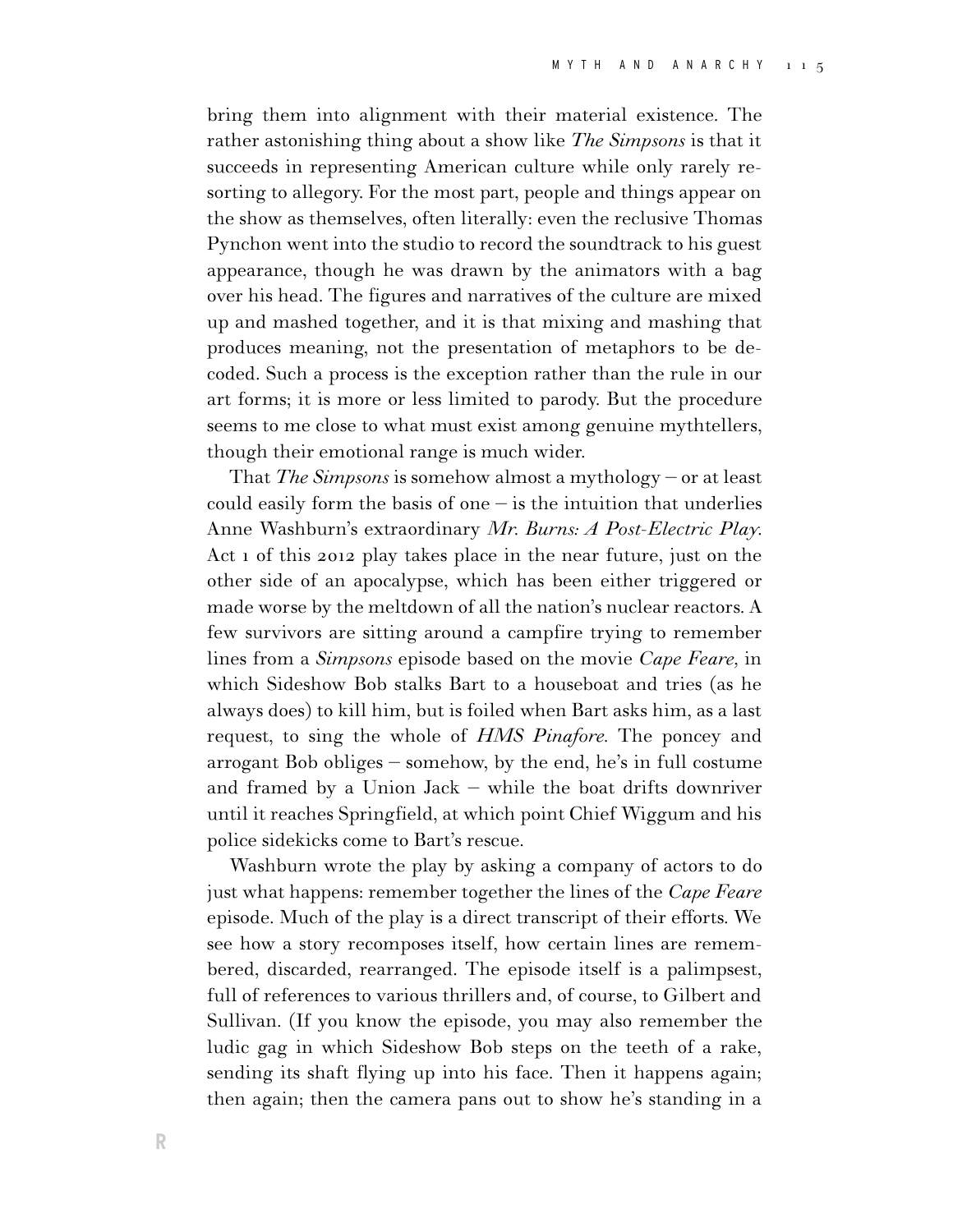whole field of rakes, and stepping on each one in turn.) Out of this palimpsest the survivors make a labile and communal artwork. Everyone gets involved, even the quiet ones. It becomes their social glue, a kind of spiritual work. An outsider is brought into the fold because he's a Gilbert and Sullivan freak – he sang in an amateur society before the meltdown – and while the stage directions tell us the others would have found this weird in their previous lives, now they are grateful to him for filling in the words to ''Three Little Maids'' from *The Mikado.*

Act 2 of the play flashes forward seven years, and now these survivors are a little theater troupe, going around the ruins of the United States performing *Simpsons* episodes. They wear improvised costumes and wigs – Marge's tall bush of blue hair, Lisa's spiky crown. They are especially renowned for performing the commercials, and the act opens with them trying to rehearse a particularly tricky costume change from the last ad back into the show. We learn there are many such companies, specializing in *The Simpsons* or other serials, and there is a kind of black market for remembered lines, as fidelity to the text and completeness are valued.

Act 3 takes place another seventy-five years later. We are again in a theater, and now a full-on performance of *The Simpsons* is underway. The power is still out; the lights are powered by one of the actors backstage on a jerry-rigged bicycle. Now the characters of the show – not only the Simpsons, but all the residents of Springfield – have broken entirely free of the textual (and televisual) past. They are performers in an extravagant quasi-medieval Mystery play which has nothing to do with the show that once existed and everything to do with the world they find themselves in:

The call came on the radio and then the siren blared and one by one all over Springfield lights in windows flared

Sideshow Bob has become a clown-demon in Mr. Burns's suit with a hint of Heath Ledger's Joker to his face paint. Itchy and Scratchy are devils, and Bart on his unmoored houseboat delivers the lamentations of a post-electric age: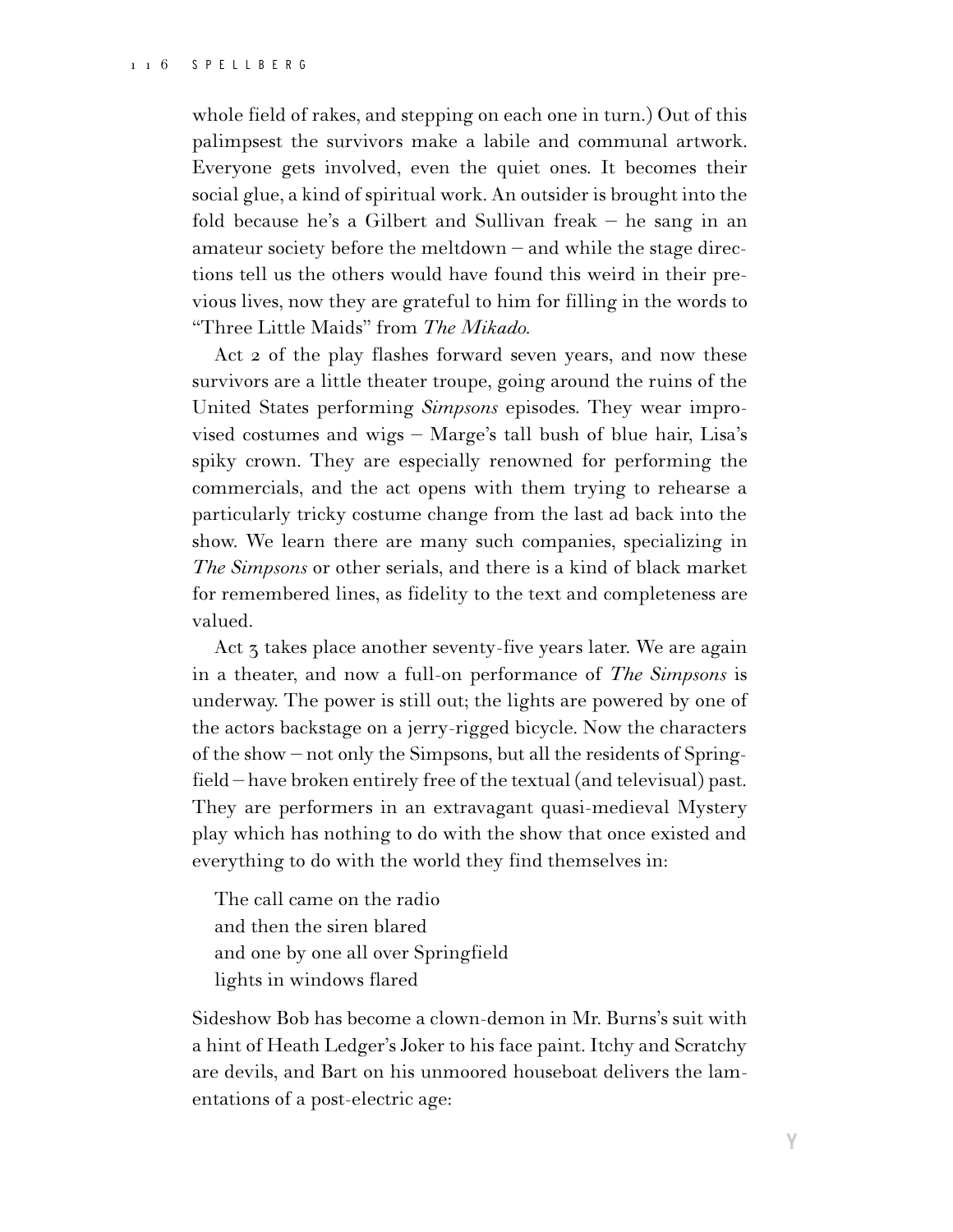The sky's a churning muddy green The river now is black The world is filled with lightning Oh we're never going back I know.

Washburn is investigating a sober set of questions. How long does it take for a textual tradition to disappear and an oral one to reassert itself? What happens when the figures in the stories are free to respond to the facts of life itself, to draw directly from its well? How does a community reclaim ownership over its own stories? As I have suggested, in our present culture stories can only draw this freely and this cosmically if they are comic. Only laughter, as Bakhtin so keenly sensed, has this kind of permission, and this only because laughter neutralizes that which evokes it. Laughter says that any destruction and deconstruction it accompanies will not matter; laughter means it's Carnival, Twelfth Night, the festal time; everything will be back to normal the next day. The system will not permit any more permanent critique, and even after the system ostensibly collapses, it lingers in the mind. For how long? asks Anne Washburn. How long until a story feels itself so liberated as to ask anything and say anything, to give itself up to any and all authors for modification, to maintain that it is continuous with the full reach of the world rather than separated from it by the many counterfactual qualifications that circumscribe even the most politically agitated literature of modernity? Anne Washburn answers: once the power goes off, less than a century.

The story of why modernity self-consciously renounced myth is beyond the scope of this essay. But despite this renunciation, contact with mythical cultures has continued to shape our artistic and political consciousness. The artistic story is well known, but the political one deserves more attention than it's gotten. The founding thought-experiment of modern political philosophy – the state of nature – would not have been possible without reports coming back to England and France of the Native American peoples, no doubt of their lifeworld, but also of their own stories about origins. The state of nature as it is explored, narrated, revised and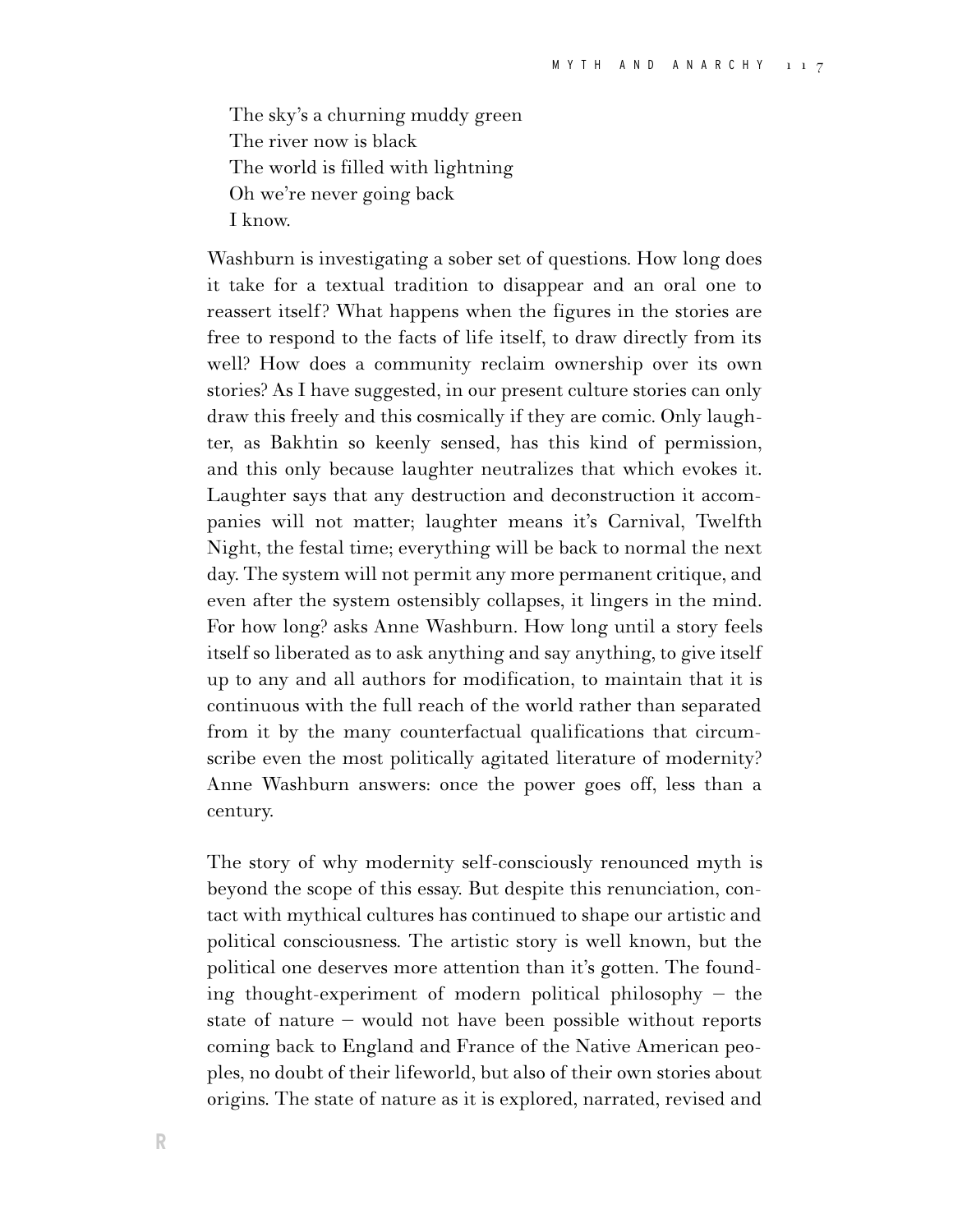rewritten in the works of Hobbes, Locke, and Rousseau might be said to be, in the deep and genuine sense of the word, a myth. It was perhaps one of the last *deliberately* employed myths of Western culture: a myth used to think at the circumference of reality, to meditate in story about the nature of the cosmos. Its many iterations – projected into the deep past by paleontology, and into the future by post-apocalyptic fiction – continue to haunt our culture. The state of nature asks in mythical form the question ''Where did we come from?'' Which is to say, it asks the question in the form of a story that pulls together everything and yet does not foreclose the possibility of being retold in a different form the next night. Insofar as myth might be considered history it is, to borrow from Foucault, a history of the present, not a history of the past.

The influence of Haudenosaunee (that is, Iroquois) political practice on the U.S. Constitution is by now well studied. The Six Nations Confederacy offered a key model of federal government, in which states came together to provide for their common defense and make decisions in deliberative and consensual ways while retaining a measure of independence and diversity. I do not doubt that mythical thinking made such a political system possible. It allowed for many accounts of the world and many forms of action to be explored to their fullest and to be fully embraced, and yet not to cancel one another out. Myth allows for complete conviction to coexist with tolerance of other such globalizing convictions. Worldpictures can cover the whole world without excluding one another.

The importance of this to the development of American notions of ideological and spiritual coexistence is most apparent in Benjamin Franklin's ''Remarks Concerning the Savages of North America," written in  $1783$ , in the crucible hour of the new nation. Though the title grates on contemporary ears, the essay is a celebration of Native culture and an attack on white hypocrisy. It is above all a disquisition on the social consequences of mythtelling, though Franklin is not quite able to call it that. Again and again he marvels at the order and dignity of Native councils: the way in which each individual is invited to speak at great length, and even accorded a few minutes' silence at the end of his speech, in case he should remember something more. Women at the back of the council house are enjoined to remember everything, and can recollect in great detail matters going back a hundred years.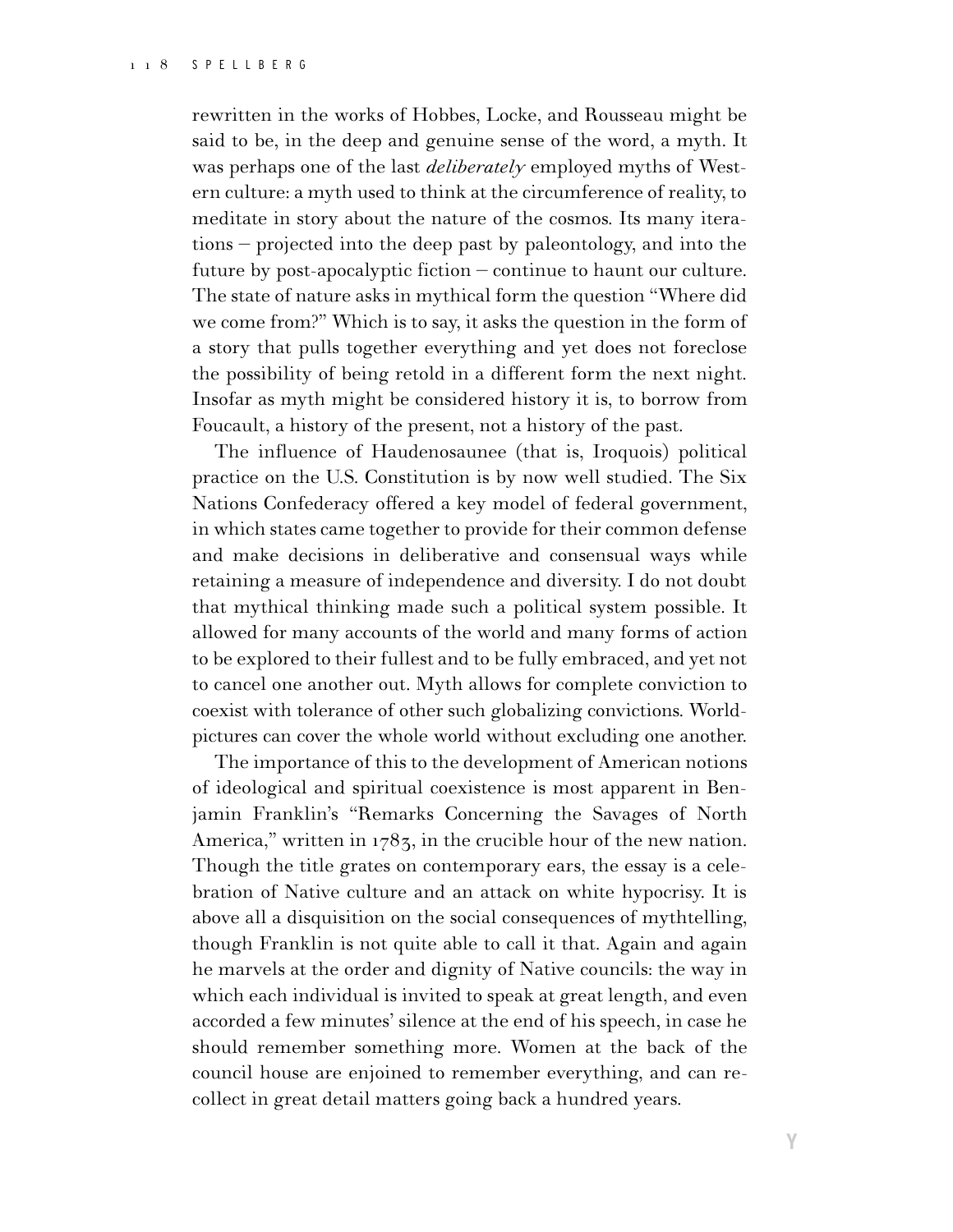Franklin then gives a concrete example of the difference between Natives and whites. He recounts the story of a Swedish minister who goes to preach among the Susquehannock, telling them about the apple and the fall of Adam and Eve, and the redemption of man in Christ. They listen with rapt attention, vigorously nodding assent, and the minister is certain they have been converted. ''When he had finished,'' writes Franklin, ''an Indian Orator stood up to thank him. What you have told us, says he, is all very good. It is indeed a bad Thing to eat Apples. It is better to make them all into Cyder. We are much oblig'd by your Kindness in coming so far to tell us these Things which you have heard from your Mothers; in return I will tell you some of those we have heard from ours.'' Franklin then proceeds to transcribe a beautiful myth about the ancient transition from hunting to agriculture. The Susquehannock ancestors give a roasted deer tongue to a spirit woman who has descended from the sky, and in exchange she gives them maize, beans, and tobacco so that they will no longer be dependent only on the animals they kill. The missionary is outraged by this story: ''What I delivered to you were sacred Truths, but what you tell me is mere Fable, Fiction and Falsehood.'' (Notice how the rhetoric invented in Florence to allow for pornographic depictions of the Greek gods is now weaponized in the mouth of a Protestant firebrand.) Franklin gives the Susquehannock the last word: "The Indian, offended, reply'd, My Brother, it seems your Friends have not done you Justice in your Education, they have not well instructed you in the Rules of common Civility. You saw that we who understand and practise those Rules, believ'd all your Stories: Why do you refuse to believe ours?''

Franklin's story is perhaps a little too pat, and yet it touches the heart of myth-thinking. *We believe your stories; it is no contradiction for you to believe ours.* Myth-thinking offers many overlapping and comprehensive accounts of why and how we got to where we are, and believes and accepts all (or at least many) of them. It is far from our notion of objectivity, but far too from, say, religious fundamentalism.

Put another way, myth is a mode of thought that allows for meaning to be acknowledged as *created* without being deemed illegitimate as a consequence – or that remembering, inventing, and experiencing can be seen as harmoniously aligned procedures.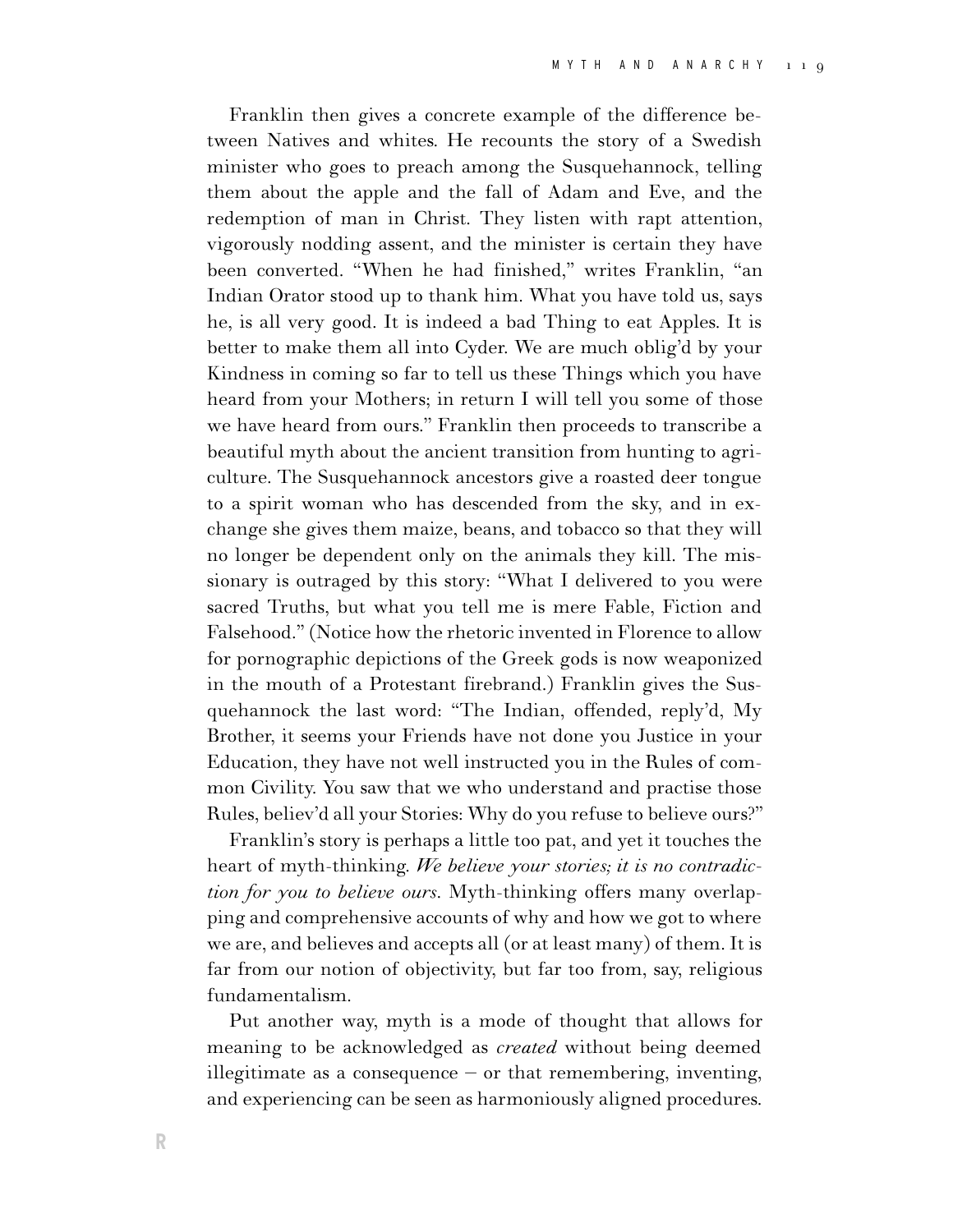Despite (or maybe because of) the influence of postmodernism, the idea that meaning is constructed is equated in our culture with nihilism. To say something does not exist independently of the people who think it is to say, essentially, that it is not real. In contrast, myth allows for stories to be told; for people to know that they are telling stories; for people to know that many other stories are possible; and yet not to fall into doubt or crisis. The major distortions of myth I described at the beginning of this essay each accept one side of this equation, and refuse the other. The debunker's distortion of myth says, *Myth is a made-up story, and therefore false*. The priestly distortion says, *Myth is an eternal and unchanging story, and therefore true*. Myth itself says something like, *I am a made-up story, I am rebuilt all the time, and therefore I am true and eternal*.

It stands to reason that Ovid, the mythographer and ceremonialist, and not Virgil, the epic poet, was the one to be banished from Rome. For ceremony and myth have an uneasy coexistence with the state, if for no other reason than a state requires the illusion of a certain ideological fixity, a single lineage, a solid superstructure. Epic is what myth and ceremony become when they are pulled into the service of empire. The Homeric poems, balanced on the cusp between myth and epic, are still able to register real ambivalence about the birth of an imperial way of thinking about the world. In Virgil the ambivalence is more disputed, and has required considerable excavation by ingenious interpreters: certainly his reception for two thousand years indicates he was easily swallowed as a defender of empire.

The epic misprision of myth became catastrophically pernicious in the twentieth century. This misprision holds that myth is a unifying story providing a single source at the headwaters of history. It is the fascist misprision of myth, the borrowing of its cosmic expansiveness without its commensurate cosmic fluidity. Myth without its anarchic and protean qualities is simply absolutist language – all-embracing, providing its own commentary, suppressing dissent, presenting a full picture of the universe which refuses to change with the universe itself or in response to other possible pictures. We must fight against this illegitimate picture of myth with all our intellectual tools.

Let me once again be clear that myth is nevertheless no instru-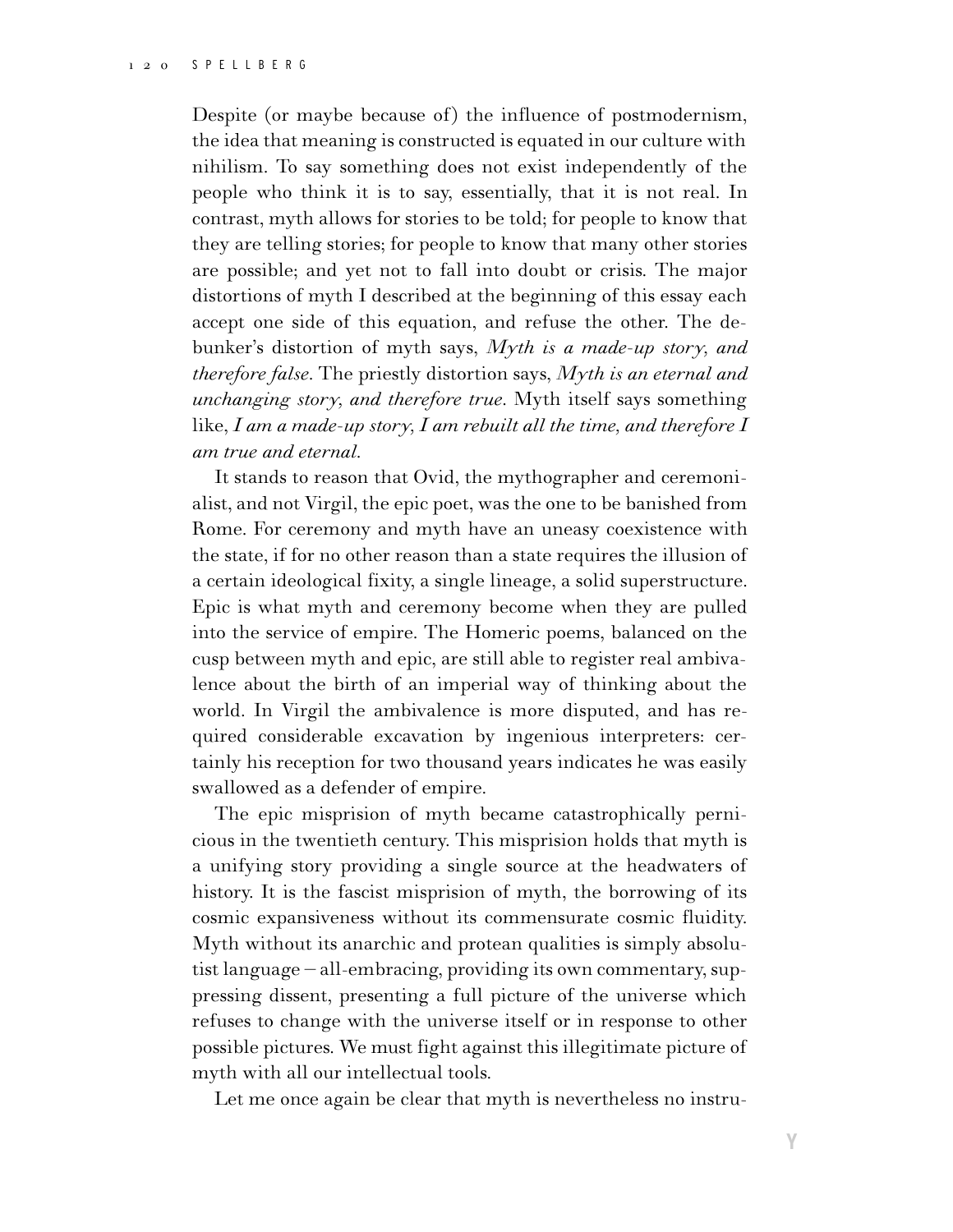ment of pure libertarian freedom. It has powers that can be used to restrain the individual; always it serves as a powerful instrument of social cohesion and even coercion. (It can be for instance quite moralizing: in 1904, Kaadashaan of the Kaasx'agweidí Tlingit told the ethnographer John Swanton, about a certain Raven story, that ''in our days when a person is making a living dishonestly by lying and stealing he is not told so directly, but this story is brought up to him and everyone knows what it means.'') But the power myth does have tends to favor the maintenance of small communities, in which decisions can genuinely be made collectively and individuals can bring a dream or vision to the table and help in that way to set the larger agenda. When I say it is *anarchic* I mean the word in a sense close to that used by Pyotr Kropotkin and other idealists of the nineteenth century, or more recently in the work of the political scientist James C. Scott: that is, selfgoverning on a small and communitarian scale. Once myth enters larger-scale communities where communal decision-making is no longer possible, it ossifies into singular, didactic narratives, handed down from on high. The more fluid stories are pushed away from the real world, into the realm of fiction. Whether highbrow (literature) or lowbrow (parody and pop culture), they are kept away from reality by the barrier of their demarcated counter-factuality, and they become the province of a specialized class of professionals, a priesthood. This is incidentally as true of the makers of pop culture as it is of the makers of high culture.

Can Americans, in our huge and fractured country, learn something from myth? If Benjamin Franklin could, then surely we can once more. The Haudenosaunee teach us that a larger political body based on myth-thinking can exist so long as it is made up of smaller communities. This was a founding idea of the United States, and one in desperate need of renewal. We have largely come to dismiss local government and even local community as trivial. We tend to privilege only movements that can mobilize millions of people (usually via the internet) around the world. But perhaps there may one day be a chance to build small communities which create, among themselves, an account of the world that, while satisfying and rooting, is not absolutist, and always remains subject to change from within and to fair-handed comparison to other stories from without.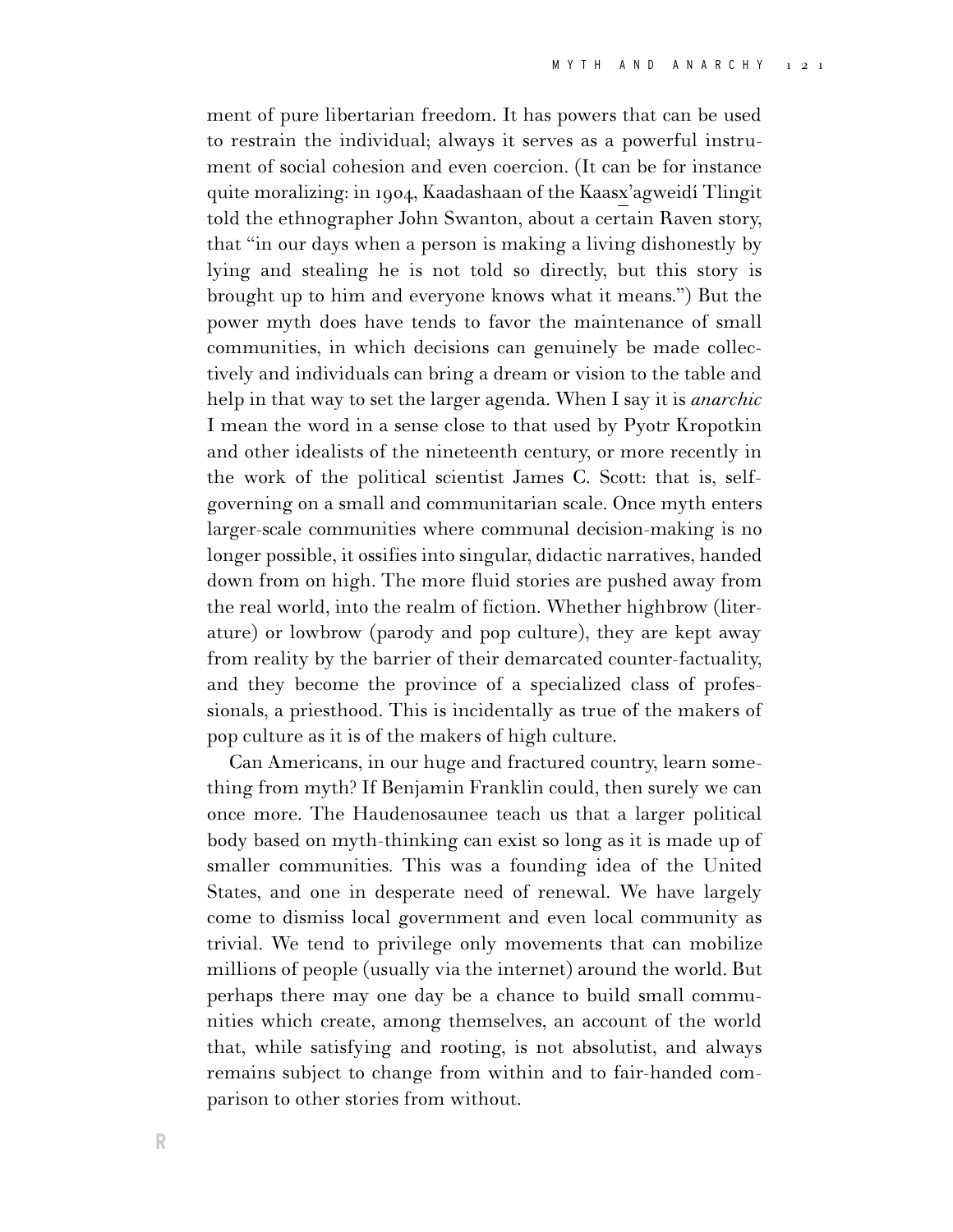Traces of mythmaking are still everywhere around us, shining like distant stars in the intellectual firmament, waiting to paint a picture in the sky and point the way for us. The indigenous cultures of the American continent are one such lodestar. We should be reverent students of their achievements in the creation of knowledge and the practice of politics.

Even within the traditional canon of Western culture, many portals open onto the myth-world, waiting to be rediscovered. The Platonic dialogues, for example, showcase one of the last expressions of a genuine Greek mythos. Socrates tells myths constantly, and he does so not to advance a dogma but to modify, change, interrogate, rebuild, and study the world. Almost exactly as he predicts in the *Phaedrus* (by way of a myth said to come from Egypt), writing both preserves his way of thinking and deforms it. By inscribing Socrates onto the page, Plato gave fugitive speech two millennia of life. But in doing so, he set in motion a process by which labile and living myths came to be treated as fixed ideas, a doctrine of Platonism – and this despite the fact that Plato himself takes pains to show that there is nothing Socrates more disavows than unmoving dogma.

Another example might be found in the Gospels. I am thinking particularly of the passage in Chapter 13 of the Gospel of Matthew that has been the source of two thousand years of frustration. The disciples ask Jesus why he speaks in parables, and he replies with a quotation from Isaiah: ''Though seeing, they do not see; though hearing, they do not hear or understand. . . . But blessed are your eyes because they see, and your ears because they hear. For truly I tell you, many prophets and righteous people longed to see what you see but did not see it, and to hear what you hear but did not hear it." My admittedly eccentric interpretation of this passage is that it is a call to return to a religion based on communal mythmaking. As is everywhere made clear in the Gospels, Jesus has grown tired of the official and priestly forms of religious practice. He rejects the idea that a hieratic class should have a monopoly on meaning because its members are schooled in the interpretation of fixed texts. Instead he seems to invite the disciples to form a small community, no doubt inspired by the Essenes, which would find its way to God by telling concrete stories. The Gospels report only the stories that Jesus told, but it seems not a stretch to suggest